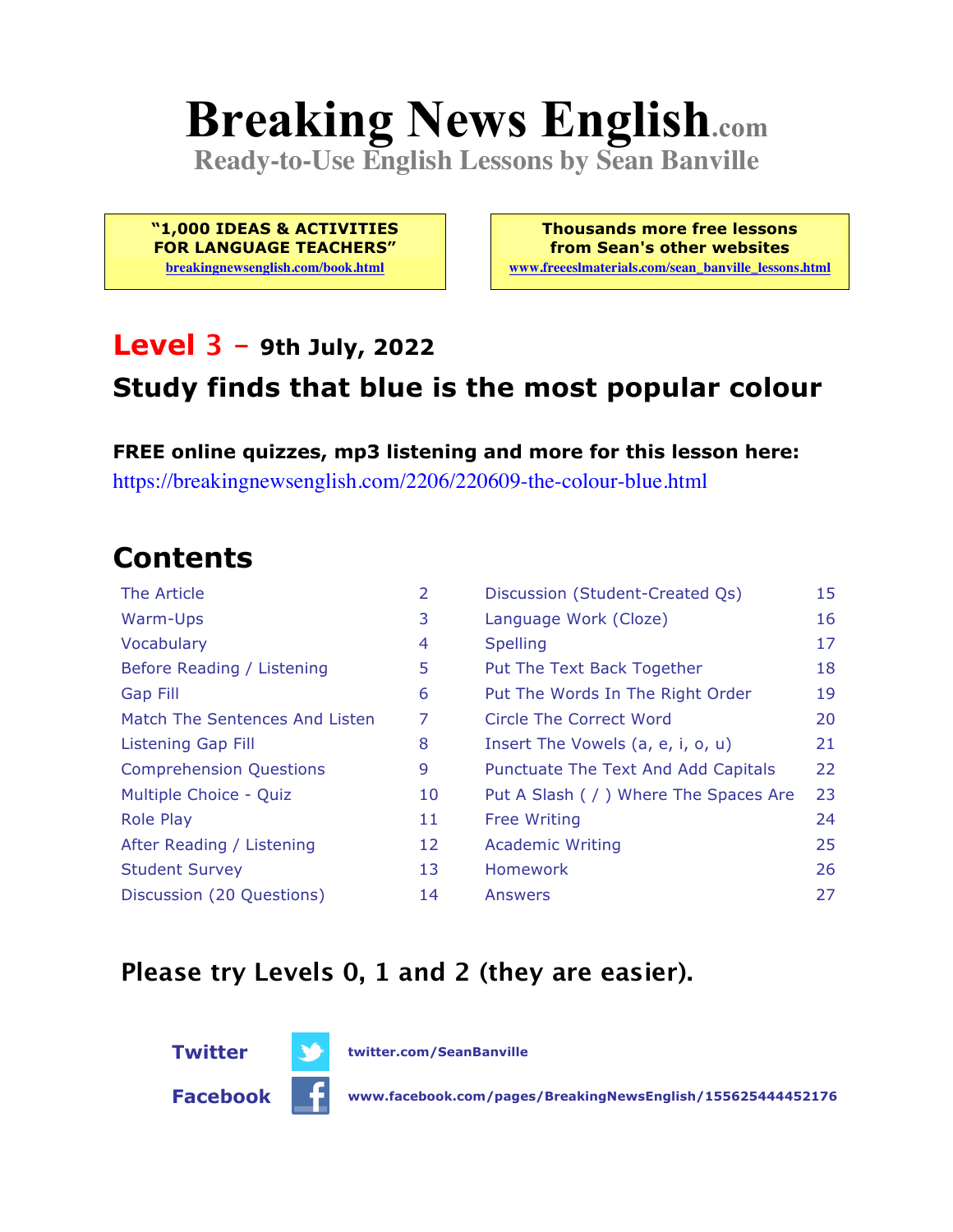### **THE ARTICLE**

From https://breakingnewsenglish.com/2206/220609-the-colour-blue.html

 Everyone has a favourite colour. We tend to stick with just one colour throughout our lives. A new study has found that the most common favourite colour is blue. The BBC in the U.K. looked at how and why people like one colour more than another. There were two main findings in the research. One was that a majority of people around the world like the colour blue most. The other finding was that people change the colours they like as they get older. The researchers said our experiences in life change the way we feel about colour. In particular, people often like darker colours as they get older. The studies showed that dark yellowish-brown was the world's least liked colour.

 The BBC looked into studies from two universities in the USA. They said blue has been a favourite since research began on colour in the 1800s. The researchers said most people's experiences of blue are positive. Many colours in nature that we love are blue, especially a blue sky, the sea and many flowers. A blue sky is enough to make many people very happy. The researchers say one of the only negative associations with blue was in the English language. In English, people say they "have the blues" or are "feeling blue," meaning they are sad. One factor in choosing a favourite colour was a sports team. Many people like the colour the team they support plays in.

Sources: https://www.**bbc.com**/future/article/20220601-what-your-favourite-colour-says-about-you https://www.**popularmechanics.com**/science/a40207932/why-blue-is-probably-your-favoritecolor/ https://www.**msn.com**/en-us/news/technology/blue-is-probably-your-favorite-color-heres-whyaccording-to-science/ar-AAY9c7t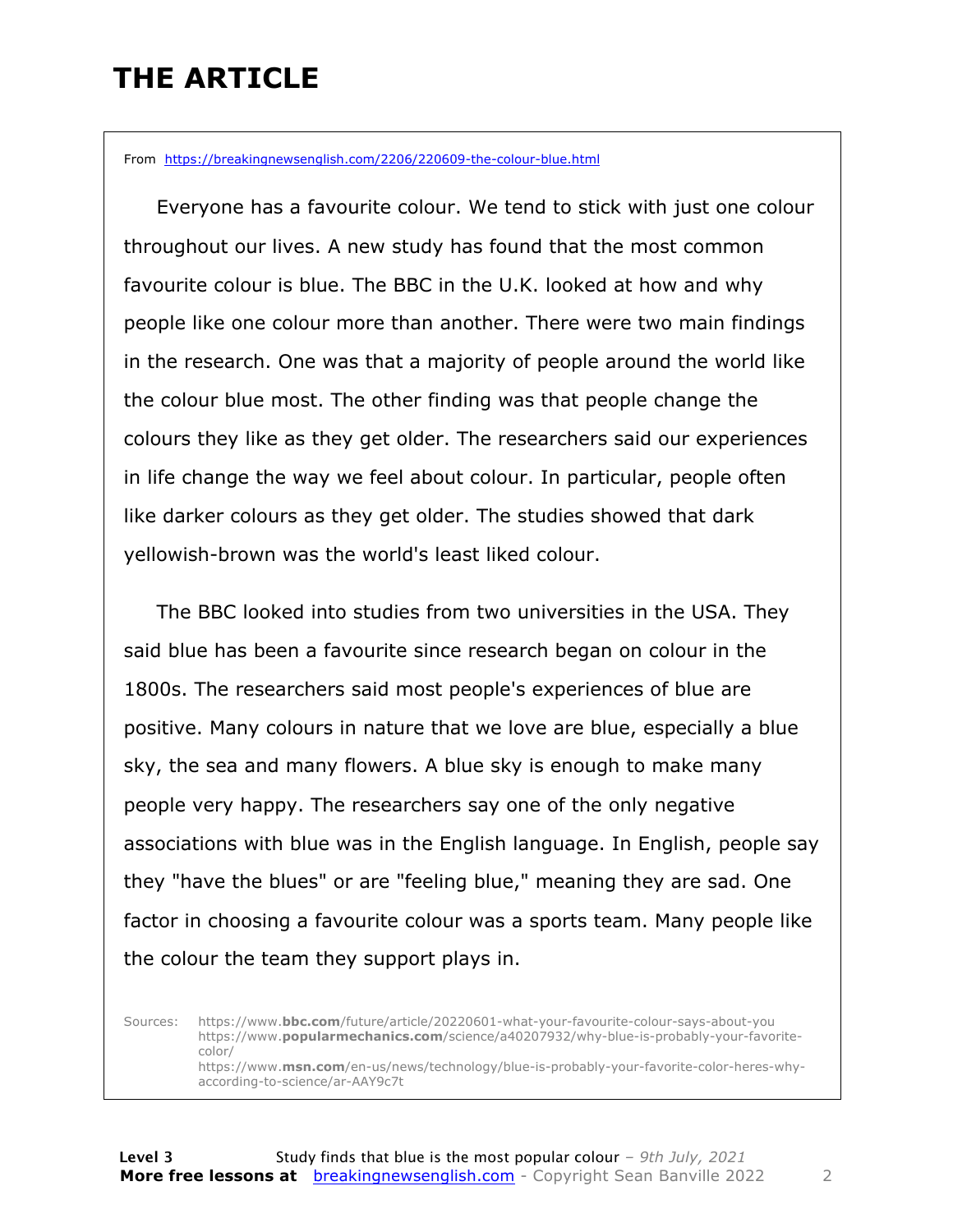#### **WARM-UPS**

1. THE COLOUR BLUE: Students walk around the class and talk to other students about the colour blue. Change partners often and share your findings.

**2. CHAT:** In pairs / groups, talk about these topics or words from the article. What will the article say about them? What can you say about these words and your life?

everyone / favourite / colour / BBC / research / majority / blue / experiences / brown universities / the 1800s / nature / sky / flowers / negative / happy / English / sports

Have a chat about the topics you liked. Change topics and partners frequently.

**3. BLUE:** Students A **strongly** believe blue is the best colour; Students B **strongly** believe red is. Change partners again and talk about your conversations.

**4. THE COLOUR(S) OF:** What are the colours of the things in the table? Why? Complete this table with your partner(s). Change partners often and share what you wrote.

|            | What colour(s) | <b>Why</b> |
|------------|----------------|------------|
| Nature     |                |            |
| Technology |                |            |
| Love       |                |            |
| Old age    |                |            |
| Music      |                |            |
| Food       |                |            |

**5. BROWN:** Spend one minute writing down all of the different words you associate with the word "brown". Share your words with your partner(s) and talk about them. Together, put the words into different categories.

**6. COLOURS:** Rank these with your partner. Put the best at the top. Change partners often and share your rankings.

- Blue
- Yellow
- Pink
- Green
- Red
- White
- Orange
- Brown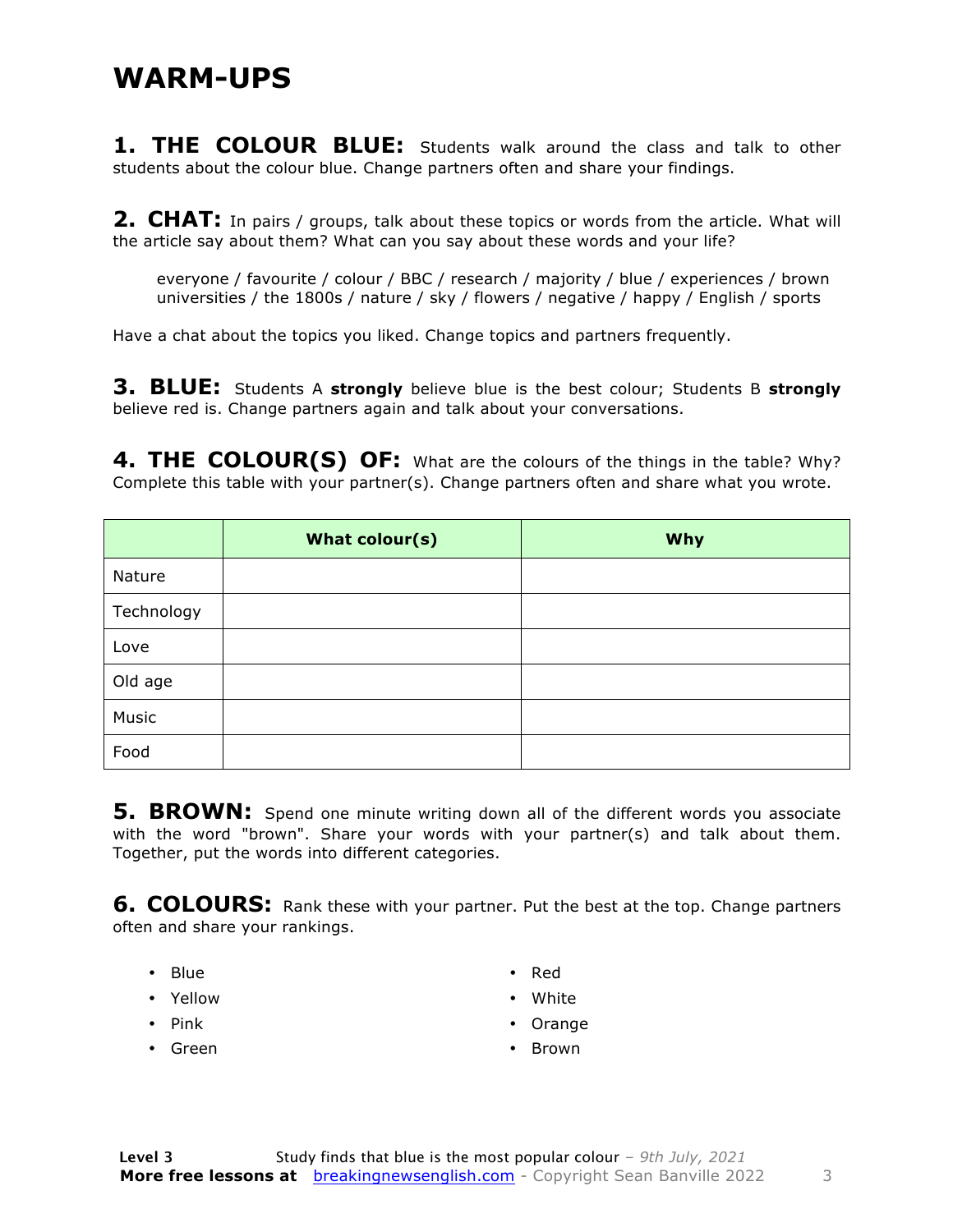### **VOCABULARY MATCHING**

#### **Paragraph 1**

| 1.          | tend to    | a. | Keep doing' liking or using something you<br>have done for a long time. |
|-------------|------------|----|-------------------------------------------------------------------------|
| 2.          | stick      | b. | Happening, found, or done often<br>or<br>everywhere.                    |
| 3.          | throughout | c. | Regularly or frequently behave<br>in<br>a<br>particular way.            |
| 4.          | common     | d. | The bigger number of.                                                   |
| 5.          | main       | е. | Most important.                                                         |
| 6.          | majority   | f. | Smallest in amount.                                                     |
| 7.          | least      | g. | From the beginning to end of an event or<br>period of time.             |
| Paragraph 2 |            |    |                                                                         |

#### 8. positive h. Be actively interested in and concerned for the success of a sports team.

- 9. nature i. Connections or links.
- 10. especially i. A feeling of sadness.
- 11. association **k.** Having all good things.
- 12. blue **l.** All the things in the physical world, including plants, animals, the landscape, and other features and products of the earth.
- 13. factor m. Something that helps to bring a result.
- 14. support n. Used to focus on or think about one person or thing over all others.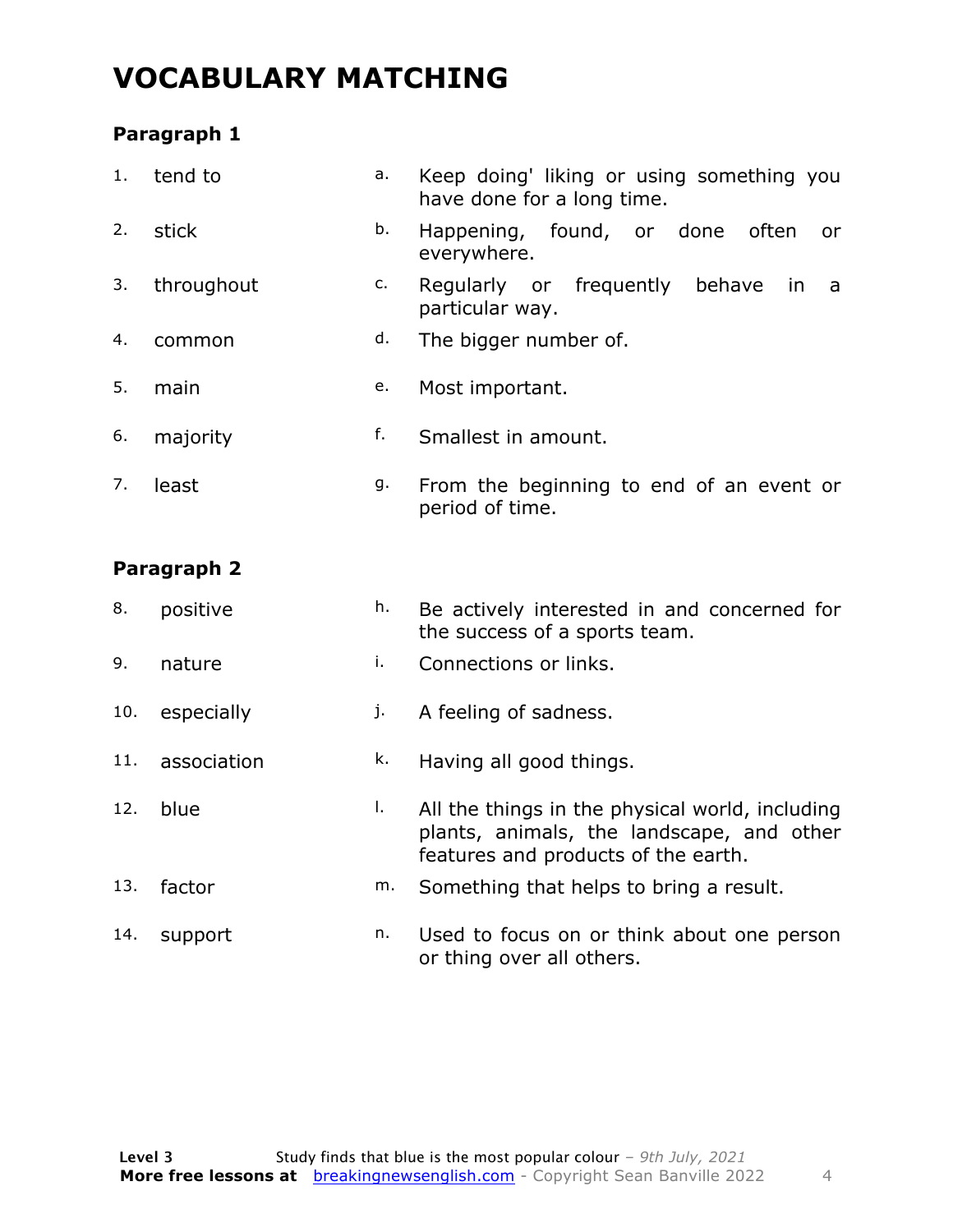### **BEFORE READING / LISTENING**

From https://breakingnewsenglish.com/2206/220609-the-colour-blue.html

#### **1. TRUE / FALSE:** Read the headline. Guess if a-h below are true (T) or false (F).

- 1. People usually have the same favourite colour for all their life. **T / F**
- 2. The U.K. is the only country where blue isn't the favourite colour. **T / F**
- 3. People change their favourite colour the older they become. **T / F**
- 4. The world's least favourite colour is dark yellowish-brown. **T / F**
- 5. Blue has been a favourite colour since at least the 1800s. **T / F**
- 6. The article says many people have a negative experience of blue. **T / F**
- 7. The English language is unusual as it has negative links to blue. **T / F**
- 8. The article says most men chose the colours of their sports team. **T / F**

#### **2. SYNONYM MATCH:** (The words in **bold** are from the news article.)

- **1. throughout**
- **2. main**
- **3. majority**
- **4. change**
- **5. showed**
- **6. studies**
- **7. enough**
- **8. associations**
- **9. blue**
- **10. support**
- a. sufficient
- b. revealed
- c. sad
- d. larger part
- e. follow
- f. for the whole of
- g. links
- h. alter
- i. reports
- j. most important

#### **3. PHRASE MATCH:** (Sometimes more than one choice is possible.)

- 1. We tend to stick
- 2. There were two main
- 3. a majority
- 4. our experiences in life change the way
- 5. dark yellowish-
- 6. since research began on colour
- 7. Many colours
- 8. enough to make
- 9. one of the only negative
- 10. the colour the team they support
- a. associations with blue
- b. we feel
- c. brown
- d. in nature
- e. plays in
- f. findings in the research
- g. in the 1800
- h. of people
- i. many people very happy
- j. with just one colour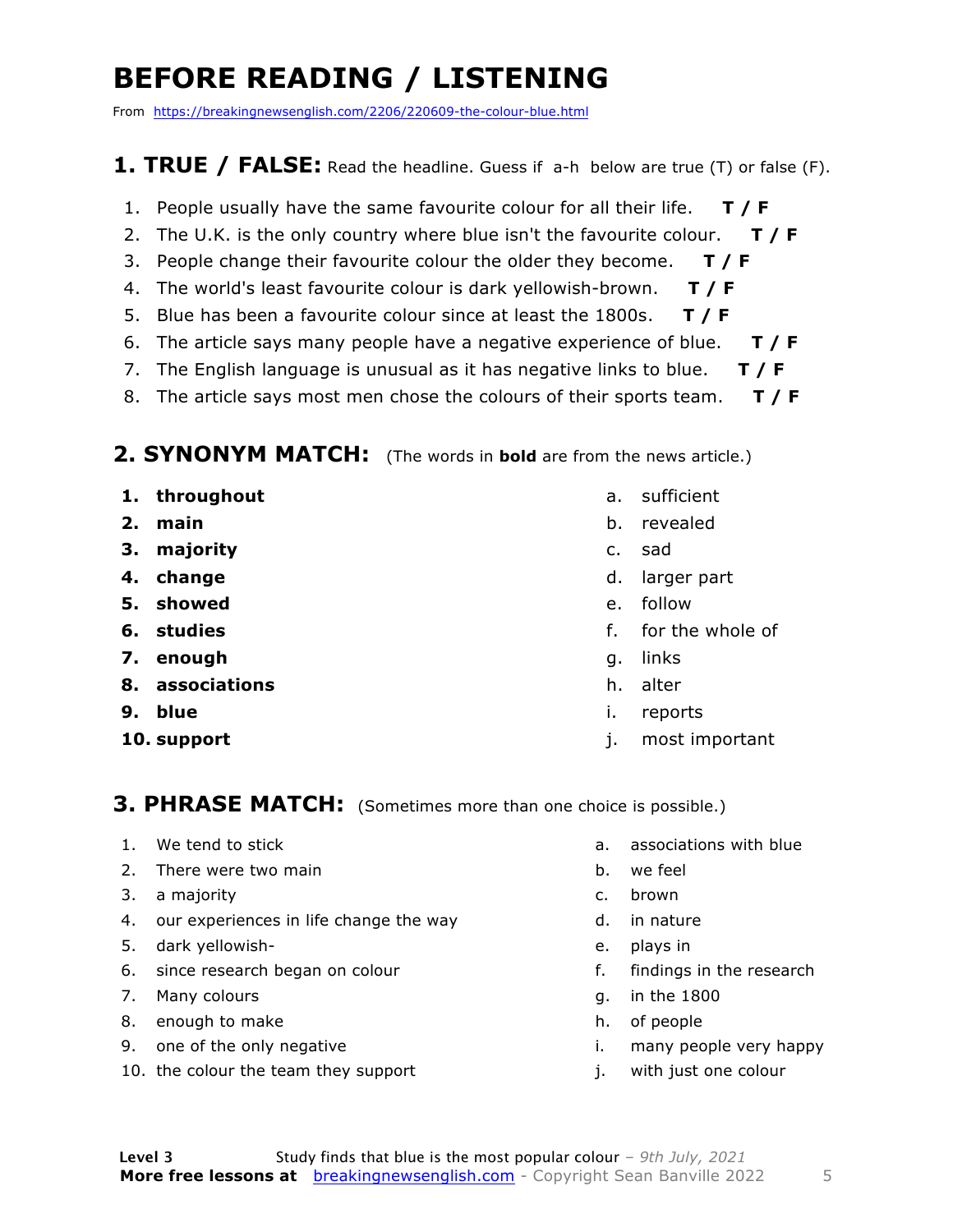### **GAP FILL**

From https://breakingnewsenglish.com/2206/220609-the-colour-blue.html

| Everyone has a favourite colour. We $(1)$ ________________________ to     |  | common   |
|---------------------------------------------------------------------------|--|----------|
| stick with just one colour throughout our lives. A new study has          |  | older    |
| found that the most $(2)$ _______________________ favourite colour is     |  | tend     |
| blue. The BBC in the U.K. looked at how and why people like one           |  |          |
|                                                                           |  | dark     |
| findings in the research. One was that a $(4)$ _______________________ of |  | majority |
| people around the world like the colour blue most. The other              |  | least    |
| finding was that people change the colours they like as they get          |  | main     |
| (5) ______________________. The researchers said our experiences in       |  | way      |
| life change the (6) ______________________ we feel about colour. In       |  |          |
| particular, people often like darker colours as they get older. The       |  |          |
| studies showed that (7) __________________________ yellowish-brown was    |  |          |
| the world's $(8)$ ______________________________ liked colour.            |  |          |

| The BBC looked into studies from two universities in the USA.            | especially |
|--------------------------------------------------------------------------|------------|
|                                                                          | blues      |
| research began on colour in the 1800s. The researchers said most         | since      |
| people's experiences of blue are (10) _____________________. Many        |            |
|                                                                          | negative   |
| blue sky, the sea and many flowers. A blue sky is                        | support    |
|                                                                          | positive   |
| researchers say one of the only (13) _______________________             | factor     |
| associations with blue was in the English language. In English,          | enough     |
| people say they "have the (14) _______________________ " or are "feeling |            |
| blue," meaning they are sad. One $(15)$ _____________________ in         |            |
| choosing a favourite colour was a sports team. Many people like          |            |
| the colour the team they (16) _______________________ plays in.          |            |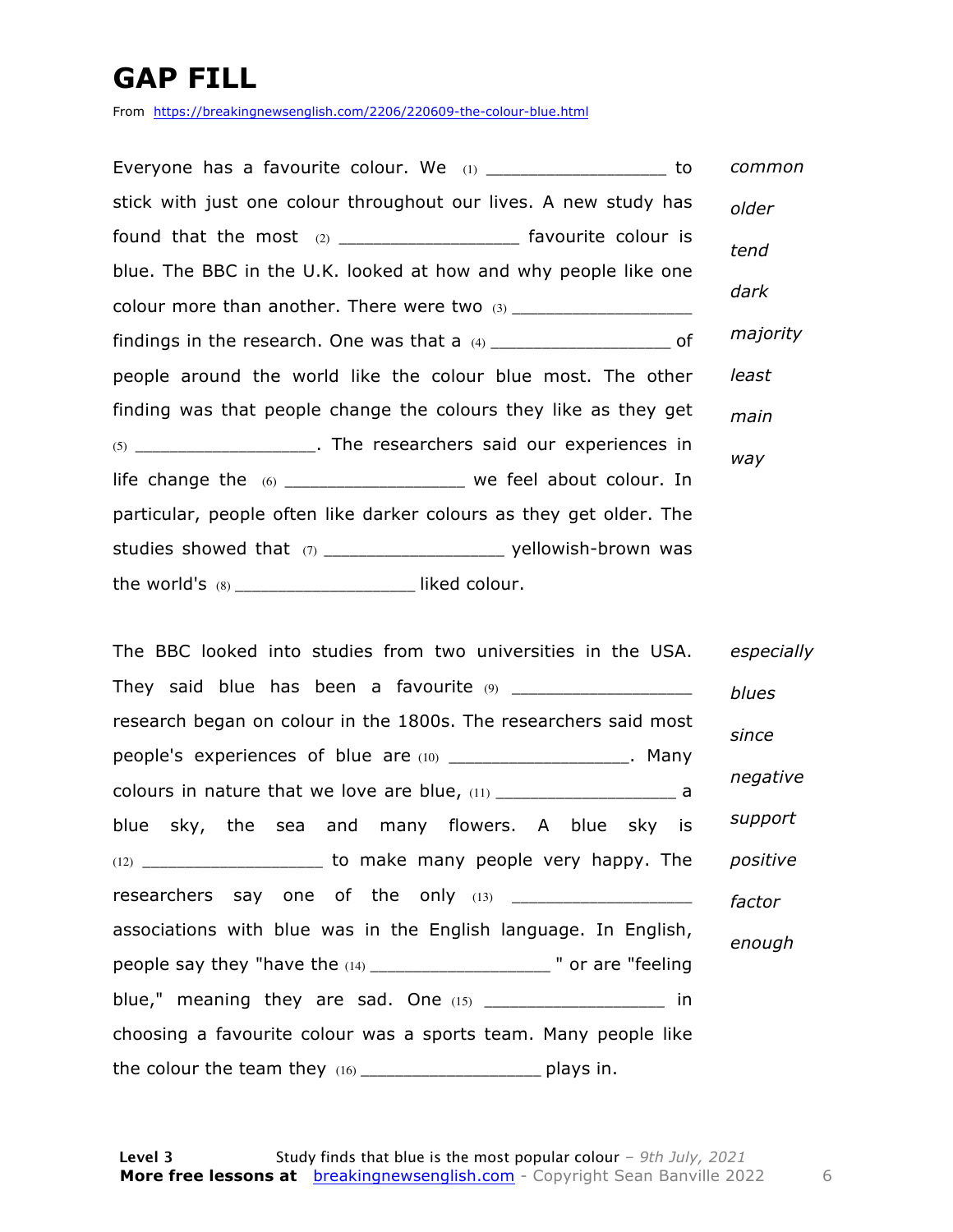#### **LISTENING – Guess the answers. Listen to check.**

From https://breakingnewsenglish.com/2206/220609-the-colour-blue.html

| 1) Everyone has a favourite colour. We tend to stick _______                |
|-----------------------------------------------------------------------------|
| a. with just one                                                            |
| b. with jars twin                                                           |
| c. with juice tin                                                           |
| d. with jesting                                                             |
| 2) The BBC in the U.K. looked at how and why people like one colour ______  |
| a. more than on other<br>b. more than another                               |
| c. more than and other                                                      |
| d. more than an others                                                      |
| 3) One was that a majority of people around the world like the _______      |
| a. colour blue moss                                                         |
| b. colour blue moats                                                        |
| c. colour blue most                                                         |
| d. colour blue must                                                         |
| 4) we feel about colour. In particular, people often ______                 |
| a. like darken colours<br>b. like darker colours                            |
| c. like dark car colours                                                    |
| d. like dark e-colours                                                      |
| 5) dark yellowish-brown was the world's _______                             |
| a. lost liked colour                                                        |
| b. last liked colour                                                        |
| c. lest liked colour                                                        |
| d. least liked colour                                                       |
| 6) They said blue has been a favourite since research began on colour _____ |
| a. in them 1800s<br>$b.$ in the 1800s                                       |
| c. in then 1800s                                                            |
| d. inner 1800s                                                              |
| 7) colours in nature that we love are blue, ______ sky                      |
| a. especially the blue                                                      |
| b. especial light blue                                                      |
| c. especially a blue                                                        |
| d. as special a blue                                                        |
| 8) A blue sky is enough to make many _______                                |
| a. people very happily                                                      |
| b. people very hippy<br>c. people very happy                                |
| d. people very hoppy                                                        |
| 9) they "have the blues" or are "feeling blue," meaning _______             |
| a. they are sadly                                                           |
| b. they are sad                                                             |
| c. they are sadden                                                          |
| d. they a sad                                                               |
| 10) Many people like the colour the team they _______                       |
| a. support plays on                                                         |
| b. support plays when                                                       |

- c. support plays in
- d. support plays sin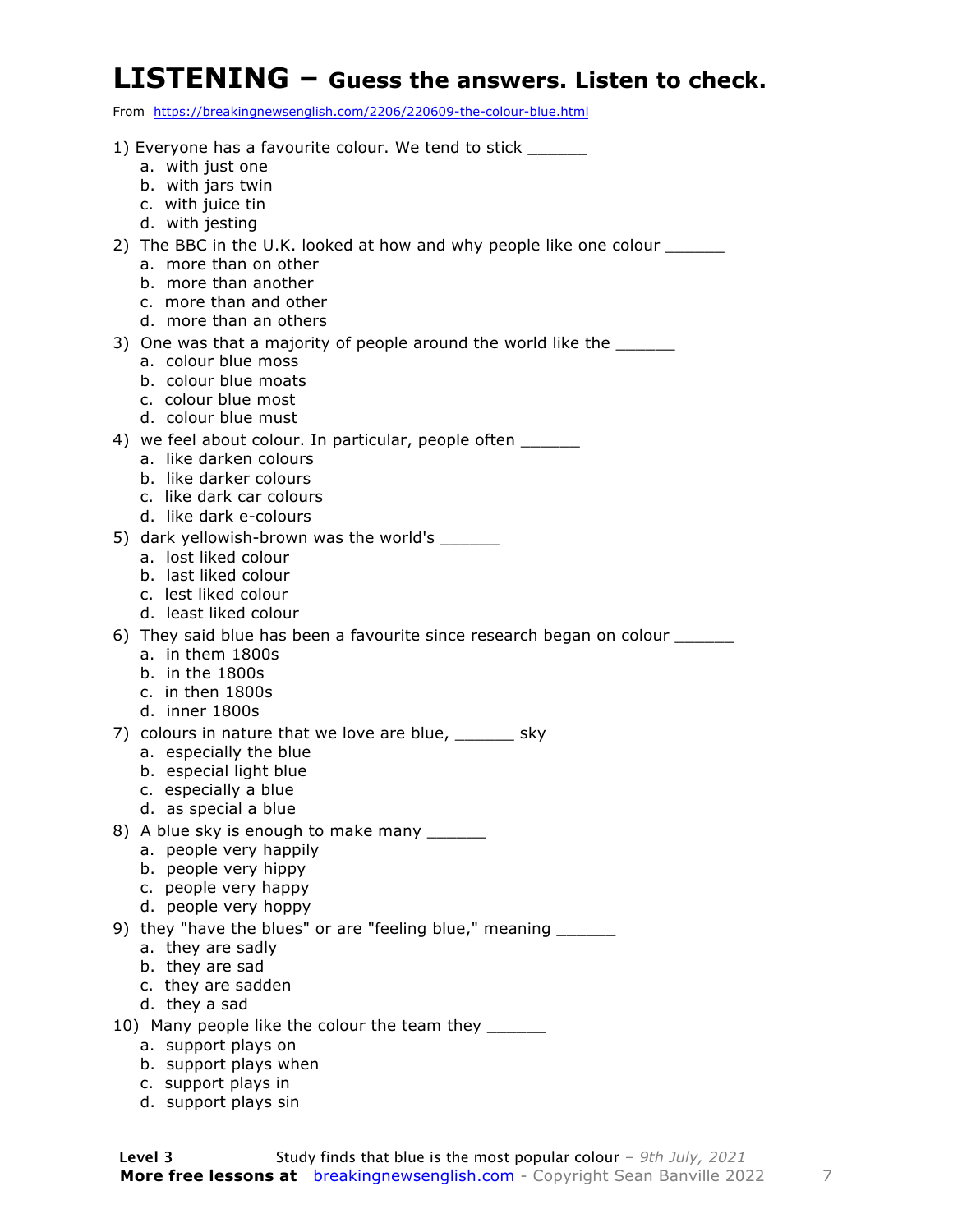#### **LISTENING – Listen and fill in the gaps**

From https://breakingnewsenglish.com/2206/220609-the-colour-blue.html

Everyone has a favourite colour. We (1) \_\_\_\_\_\_\_\_\_\_\_\_\_\_\_\_\_\_\_\_\_\_\_\_\_ with just one colour throughout our lives. A new study has found that (2) \_\_\_\_\_\_\_\_\_\_\_\_\_\_\_\_\_\_\_\_\_\_\_\_\_\_\_ favourite colour is blue. The BBC in the U.K. looked at how and why people like one colour more than another. There were two (3) \_\_\_\_\_\_\_\_\_\_\_\_\_\_\_\_\_\_\_\_\_\_\_\_\_\_\_\_\_\_the research. One was that a majority of people around the world like the colour blue most. The other finding was that people change the colours they like as  $(4)$  \_\_\_\_\_\_\_\_\_\_\_\_\_\_\_\_\_\_\_\_\_\_\_. The researchers said our experiences in life change the way we feel about colour. In particular, people (5) \_\_\_\_\_\_\_\_\_\_\_\_\_\_\_\_\_\_\_\_\_\_\_\_\_\_\_ colours as they get older. The studies showed that dark yellowish-brown was the (6) \_\_\_\_\_\_\_\_\_\_\_\_\_\_\_\_\_\_\_\_ colour.

The BBC  $(7)$  \_\_\_\_\_\_\_\_\_\_\_\_\_\_\_\_\_\_\_\_\_\_\_\_\_\_\_\_\_\_ from two universities in the USA. They said blue has been a favourite since research began on colour in the 1800s. The researchers said most people's experiences of  $(8)$  \_\_\_\_\_\_\_\_\_\_\_\_\_\_\_\_\_\_\_\_\_\_\_\_. Many colours in nature that we love are blue, especially a blue sky, the sea and many flowers. A blue (9) \_\_\_\_\_\_\_\_\_\_\_\_\_\_\_\_\_\_\_\_ to make many people very happy. The researchers say one of the only negative associations with blue was in the English language. In English, people say they "(10) \_\_\_\_\_\_\_\_\_\_\_\_\_\_\_\_\_\_\_\_\_\_\_\_\_\_\_\_ or are "feeling blue," meaning they are sad. One (11) \_\_\_\_\_\_\_\_\_\_\_\_\_\_\_\_\_\_\_\_ a favourite colour was a sports team. Many people like the colour the team they  $(12)$  \_\_\_\_\_\_\_\_\_\_\_\_\_\_\_\_\_\_\_\_\_\_\_.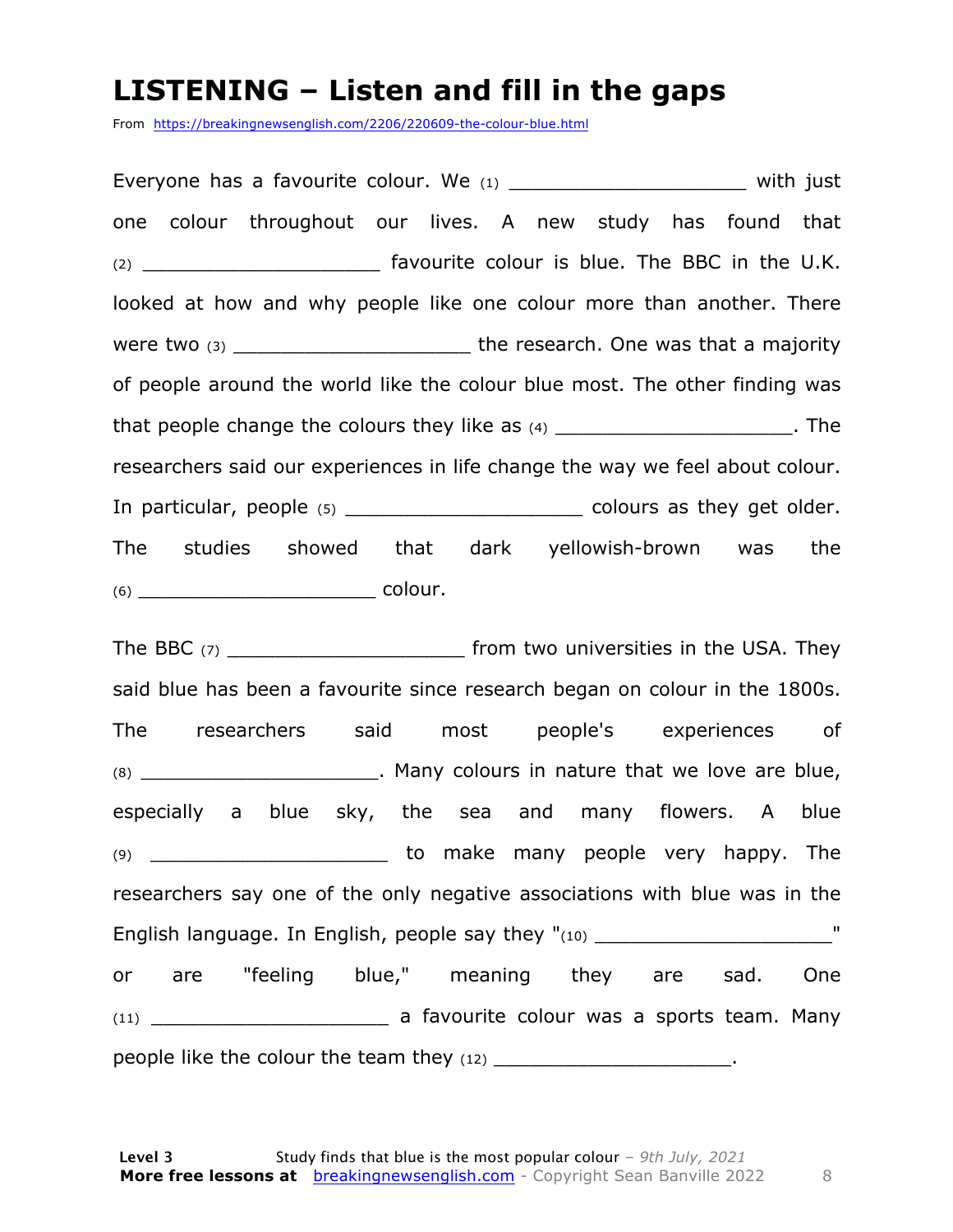### **COMPREHENSION QUESTIONS**

From https://breakingnewsenglish.com/2206/220609-the-colour-blue.html

- 1. What do we tend to stick with throughout our lives?
- 2. How many main findings in the research did the BBC find?
- 3. Where did the majority of people like the colour blue most?
- 4. What kinds of colours do people like as they get older?
- 5. What was the least-liked colour in the world?
- 6. When did research into colour begin?
- 7. What three blue things in nature does the article say people like?
- 8. What language had a negative association with the colour blue?
- 9. What does "feel blue" mean?
- 10. What is one factor behind why people choose a favourite colour?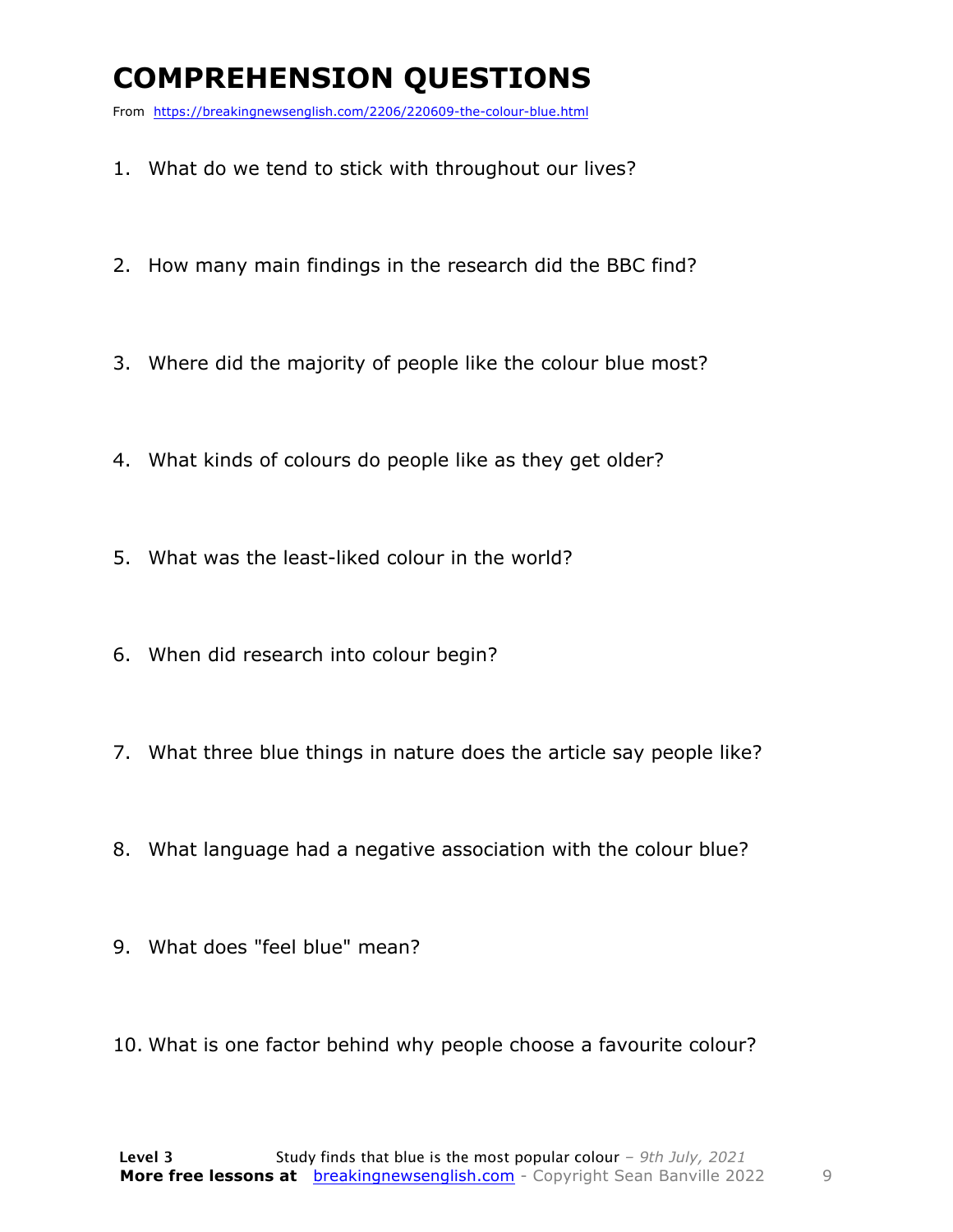### **MULTIPLE CHOICE - QUIZ**

From https://breakingnewsenglish.com/2206/220609-the-colour-blue.html

| 1) What do we tend to stick with                                                                                                                                                                                                                                      | 6) When did research into colour                                                                                                                                                                                                                                                                                                                        |
|-----------------------------------------------------------------------------------------------------------------------------------------------------------------------------------------------------------------------------------------------------------------------|---------------------------------------------------------------------------------------------------------------------------------------------------------------------------------------------------------------------------------------------------------------------------------------------------------------------------------------------------------|
| throughout our lives?                                                                                                                                                                                                                                                 | begin?                                                                                                                                                                                                                                                                                                                                                  |
| a) painting                                                                                                                                                                                                                                                           | a) the 1860s                                                                                                                                                                                                                                                                                                                                            |
| b) pain                                                                                                                                                                                                                                                               | b) the 1800s                                                                                                                                                                                                                                                                                                                                            |
| c) colour blindness                                                                                                                                                                                                                                                   | c) the 1890s                                                                                                                                                                                                                                                                                                                                            |
| d) our favourite colour                                                                                                                                                                                                                                               | d) the 1870s                                                                                                                                                                                                                                                                                                                                            |
| 2) How many main findings in the<br>research did the BBC find?<br>a) three<br>b) two<br>c) one<br>d) four<br>3) Where did the majority of people<br>like the colour blue most?<br>a) in the USA<br>b) the Pacific Ocean<br>c) around the world<br>d) in South America | 7) What three blue things in nature<br>does the article say people like?<br>a) the sea, rivers and blueberries<br>b) the sky, rocks and jewels<br>c) blueberries, blue cheese and<br>tomatoes<br>d) the sky, sea and flowers<br>8) What language had a negative<br>association with the colour blue?<br>a) English<br>b) Spanish<br>c) Xhosa<br>d) Thai |
| 4) What kinds of colours do people<br>like as they get older?<br>a) darker colours<br>b) primary colours<br>c) pastel colours<br>d) vibrant colours                                                                                                                   | 9) What does "feel blue" mean?<br>a) feel great<br>b) feel mad<br>c) feel sad<br>d) feel bad                                                                                                                                                                                                                                                            |
| 5) What was the least-liked colour in                                                                                                                                                                                                                                 | 10) What is one factor behind why                                                                                                                                                                                                                                                                                                                       |
| the world?                                                                                                                                                                                                                                                            | people choose a favourite colour?                                                                                                                                                                                                                                                                                                                       |
| a) bluish grey                                                                                                                                                                                                                                                        | a) school                                                                                                                                                                                                                                                                                                                                               |
| b) pink                                                                                                                                                                                                                                                               | b) sports teams                                                                                                                                                                                                                                                                                                                                         |
| c) dark yellowish-brown                                                                                                                                                                                                                                               | c) music                                                                                                                                                                                                                                                                                                                                                |
| d) greeny-yellow                                                                                                                                                                                                                                                      | d) furniture                                                                                                                                                                                                                                                                                                                                            |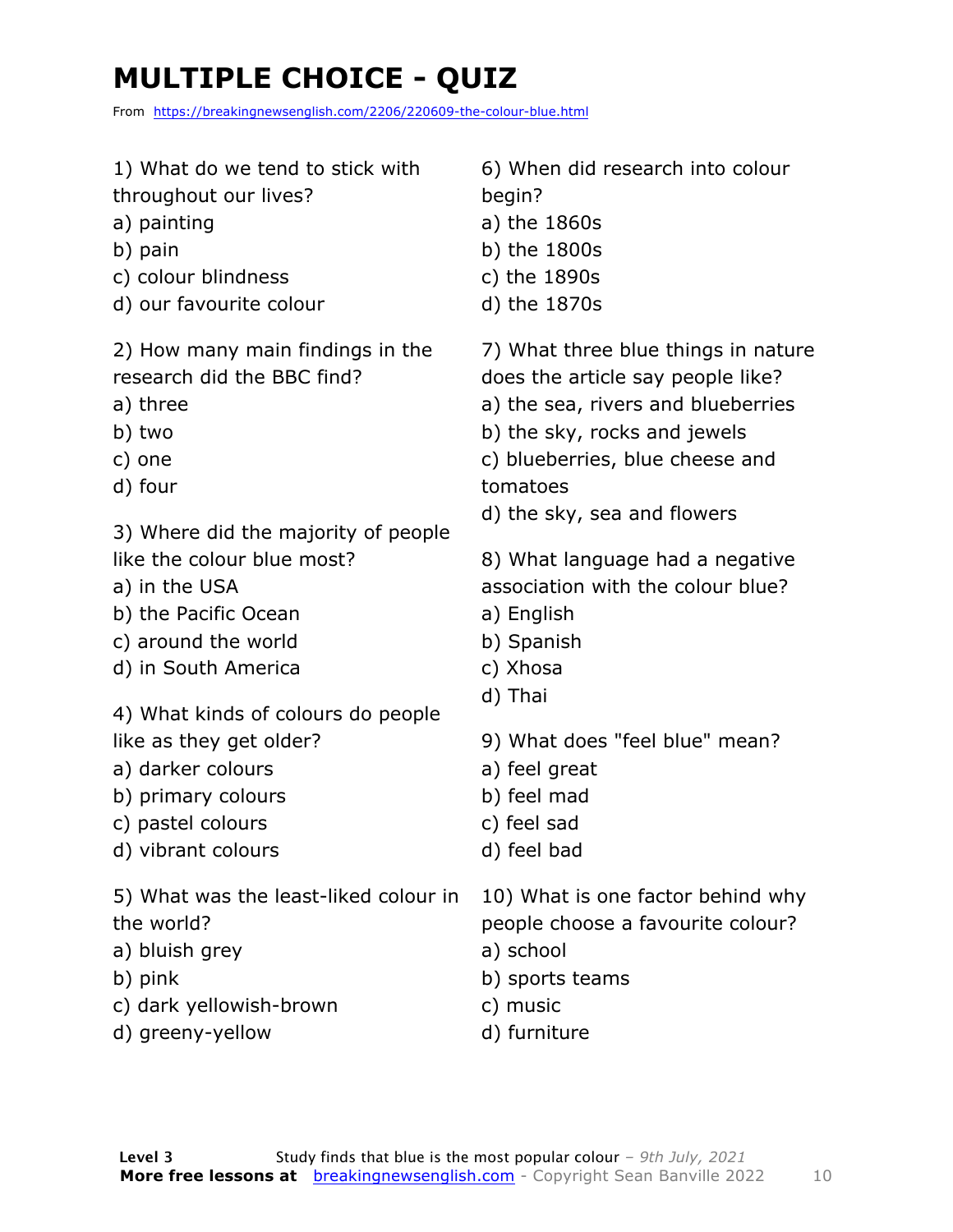### **ROLE PLAY**

From https://breakingnewsenglish.com/2206/220609-the-colour-blue.html

#### **Role A – Blue**

You think blue is the best colour. Tell the others three reasons why. Tell them what is wrong with their colours. Also, tell the others which is the worst of these (and why): pink, white or brown.

#### **Role B – Pink**

You think pink is the best colour. Tell the others three reasons why. Tell them what is wrong with their colours. Also, tell the others which is the worst of these (and why): blue, white or brown.

#### **Role C – White**

You think white is the best colour. Tell the others three reasons why. Tell them what is wrong with their colours. Also, tell the others which is the worst of these (and why): pink, blue or brown.

#### **Role D – Brown**

You think brown is the best colour. Tell the others three reasons why. Tell them what is wrong with their colours. Also, tell the others which is the worst of these (and why): pink, white or blue.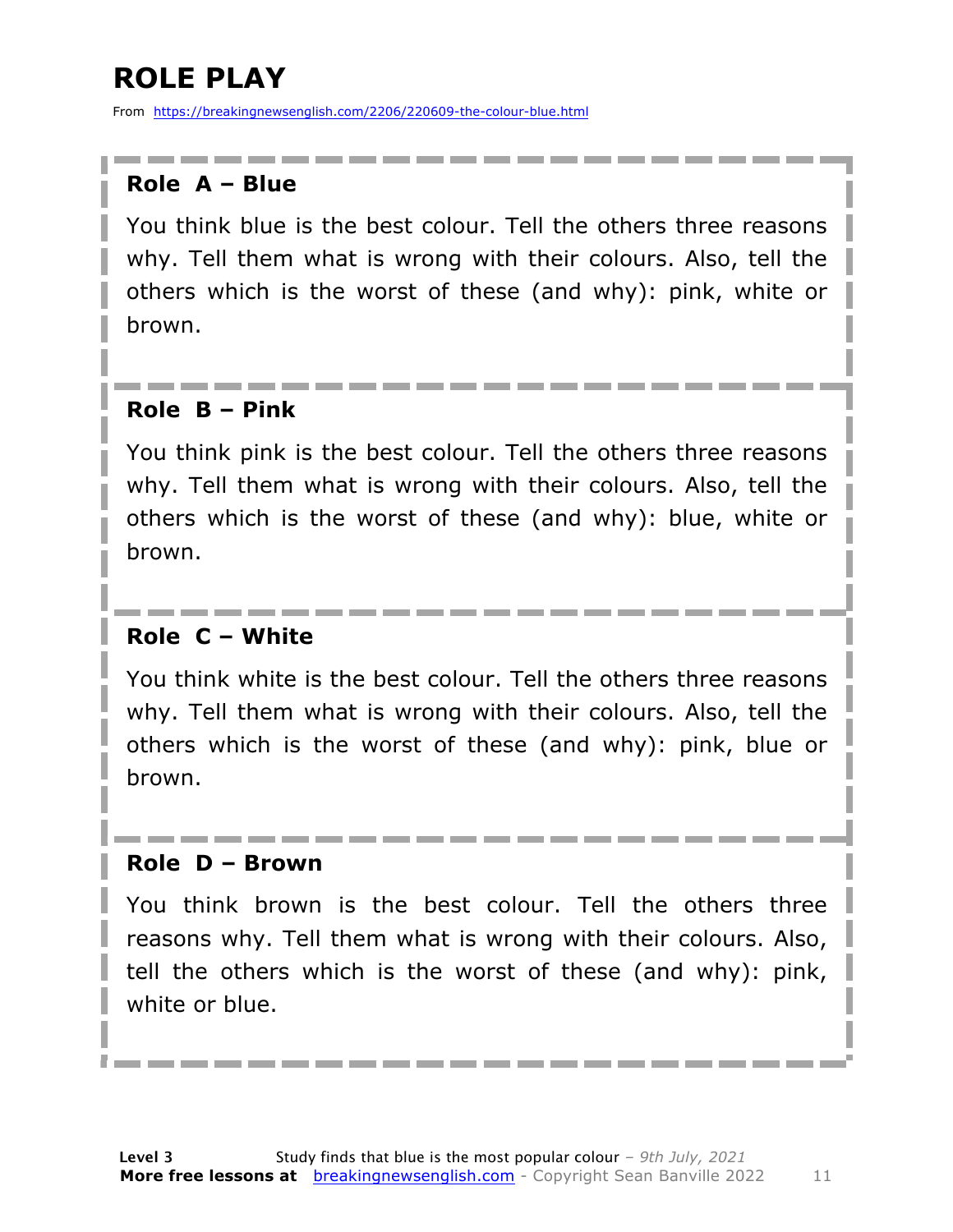## **AFTER READING / LISTENING**

From https://breakingnewsenglish.com/2206/220609-the-colour-blue.html

**1. WORD SEARCH:** Look in your dictionary / computer to find collocates, other meanings, information, synonyms … for the words 'colour' and 'blue'.

| colour | blue |
|--------|------|
|        |      |
|        |      |
|        |      |

- Share your findings with your partners.
- Make questions using the words you found.
- Ask your partner / group your questions.

2. **ARTICLE OUESTIONS:** Look back at the article and write down some questions you would like to ask the class about the text.

- Share your questions with other classmates / groups.
- Ask your partner / group your questions.

**3. GAP FILL:** In pairs / groups, compare your answers to this exercise. Check your answers. Talk about the words from the activity. Were they new, interesting, worth learning…?

**4. VOCABULARY:** Circle any words you do not understand. In groups, pool unknown words and use dictionaries to find their meanings.

**5. TEST EACH OTHER:** Look at the words below. With your partner, try to recall how they were used in the text:

| • tend         | $\cdot$ since |
|----------------|---------------|
| • another      | • positive    |
| • majority     | • especially  |
| • older        | $\cdot$ only  |
| • particular   | • feeling     |
| $\bullet$ dark | $\cdot$ team  |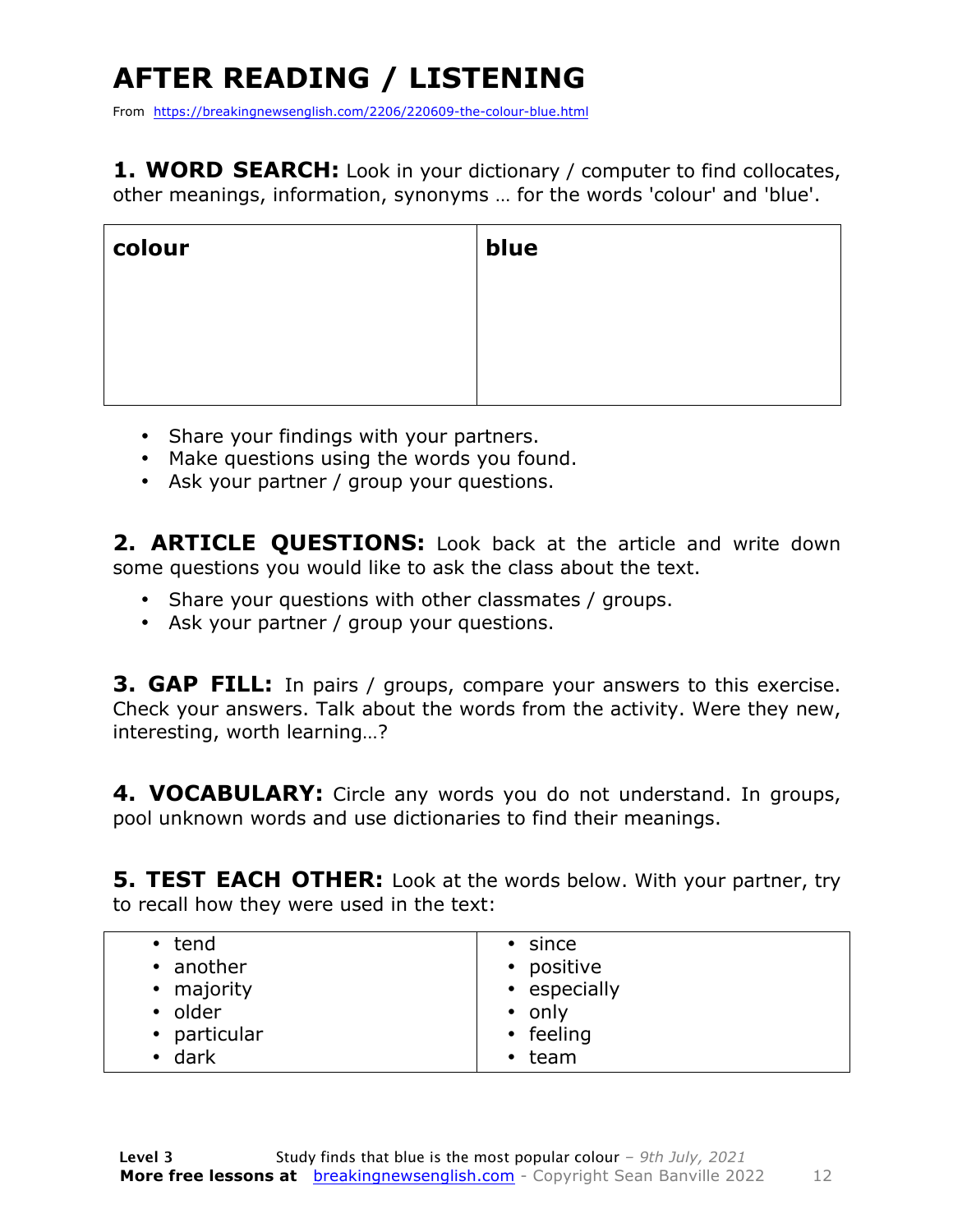### **THE COLOUR BLUE SURVEY**

From https://breakingnewsenglish.com/2206/220609-the-colour-blue.html

Write five GOOD questions about the colour blue in the table. Do this in pairs. Each student must write the questions on his / her own paper.

When you have finished, interview other students. Write down their answers.

|      | STUDENT 1 | STUDENT 2 | STUDENT 3 |
|------|-----------|-----------|-----------|
| Q.1. |           |           |           |
| Q.2. |           |           |           |
| Q.3. |           |           |           |
| Q.4. |           |           |           |
| Q.5. |           |           |           |

- Now return to your original partner and share and talk about what you found out. Change partners often.
- Make mini-presentations to other groups on your findings.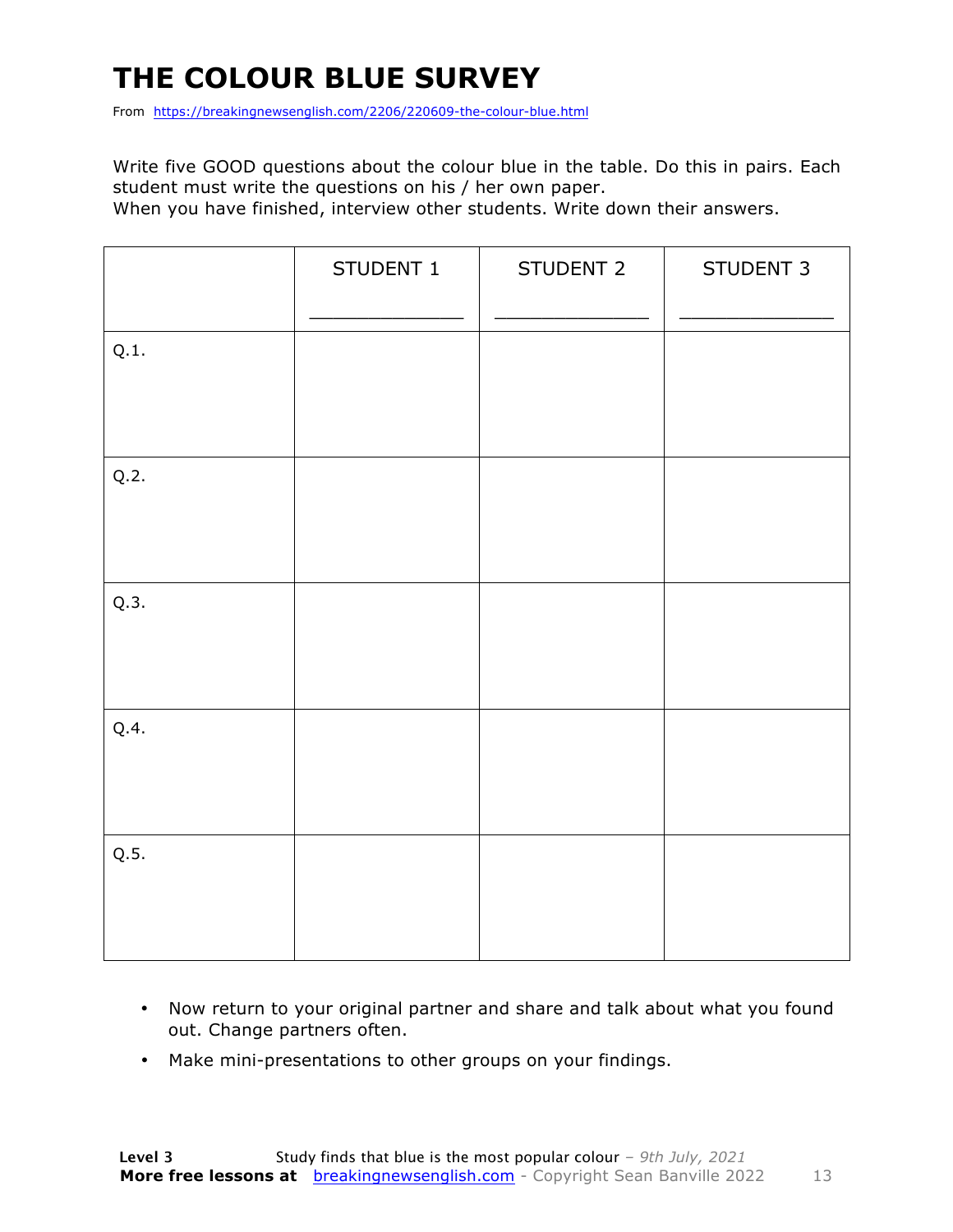### **THE COLOUR BLUE DISCUSSION**

STUDENT A's QUESTIONS (Do not show these to student B)

- 1. What did you think when you read the headline?
- 2. What images are in your mind when you hear the word 'colour'?
- 3. What do you think of the colour blue?
- 4. What are your favourite colours, and why?
- 5. What colour would you choose as your national colour?
- 6. Has your favourite colour changed over the years?
- 7. Do you prefer darker or lighter colours?
- 8. What colour clothes do you like?
- 9. How does colour affect your mood?
- 10. What do you think of dark yellowish-brown?

*Study finds that blue is the most popular colour – 9th July, 2022* Thousands more free lessons at breakingnewsenglish.com

-----------------------------------------------------------------------------

#### **THE COLOUR BLUE DISCUSSION**

STUDENT B's QUESTIONS (Do not show these to student A)

- 11. Did you like reading this article? Why/not?
- 12. What do you think of when you hear the word 'blue'?
- 13. What do you think about what you read?
- 14. What colours do you not like?
- 15. How does a blue sky make you feel?
- 16. How do colourful flowers make you feel?
- 17. Why is the colour blue associated with sadness in English?
- 18. How often do you 'have the blues'?
- 19. What blue things do you like and dislike?
- 20. What questions would you like to ask the researchers?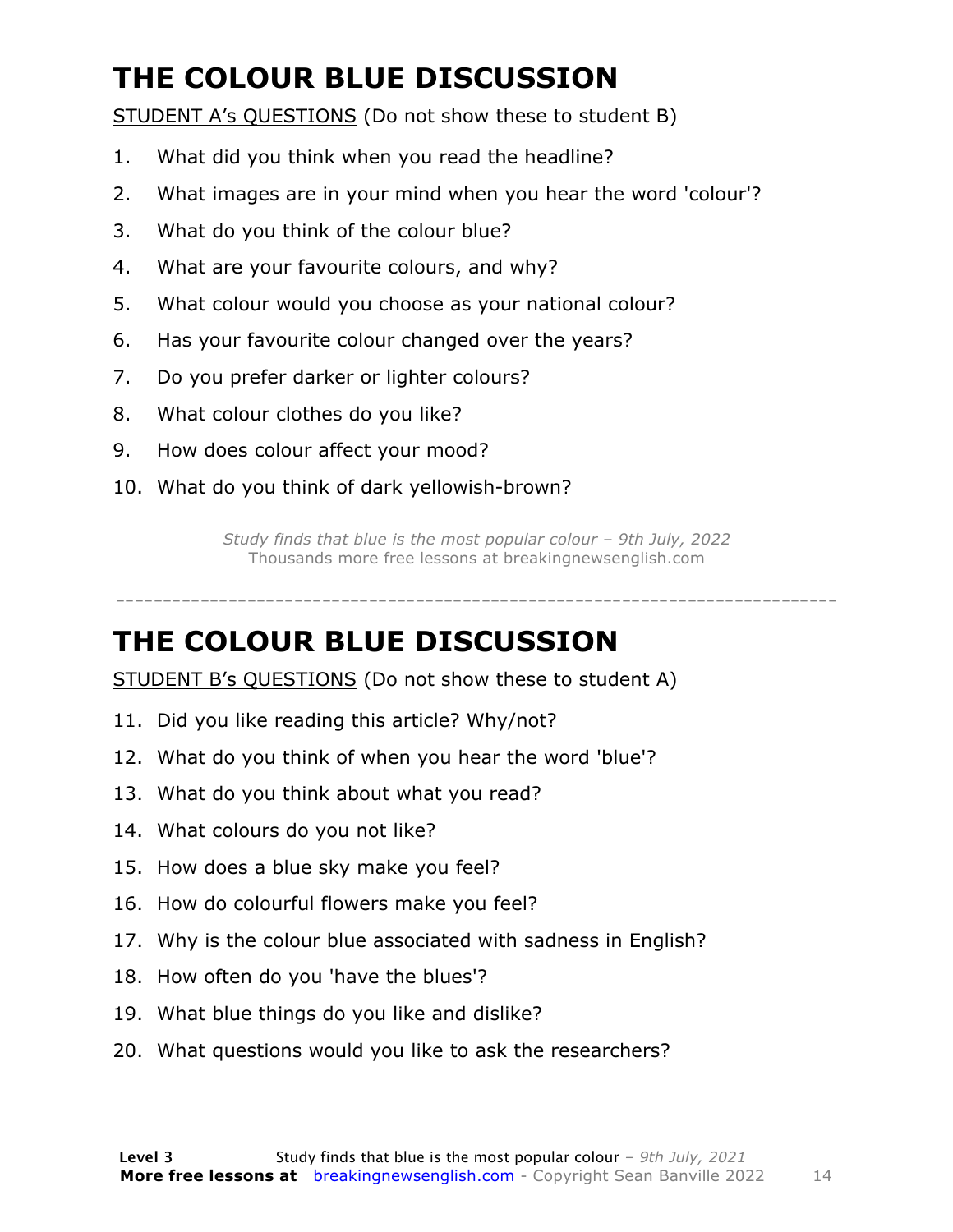### **DISCUSSION (Write your own questions)**

STUDENT A's QUESTIONS (Do not show these to student B)

| 1. |                                                                                                                 |
|----|-----------------------------------------------------------------------------------------------------------------|
|    |                                                                                                                 |
| 2. |                                                                                                                 |
|    |                                                                                                                 |
| 3. |                                                                                                                 |
|    |                                                                                                                 |
| 4. | the contract of the contract of the contract of the contract of the contract of the contract of the contract of |
|    |                                                                                                                 |
| 5. |                                                                                                                 |
|    |                                                                                                                 |
| 6. |                                                                                                                 |
|    | Copyright © breakingnewsenglish.com 2021                                                                        |

### **DISCUSSION (Write your own questions)**

STUDENT B's QUESTIONS (Do not show these to student A)

| 1. |                                                                                                                        |  |
|----|------------------------------------------------------------------------------------------------------------------------|--|
|    |                                                                                                                        |  |
| 2. |                                                                                                                        |  |
| 3. | <u> 1989 - Johann Stoff, deutscher Stoffen und der Stoffen und der Stoffen und der Stoffen und der Stoffen und der</u> |  |
| 4. | <u> 1980 - Jan Barbara Barat, martin da basar da basar da basar da basar da basar da basar da basar da basar da b</u>  |  |
|    |                                                                                                                        |  |
| 5. | <u> 1980 - Jan Barbarat, martin da basar da basar da basar da basar da basar da basar da basar da basar da basar</u>   |  |
| 6. |                                                                                                                        |  |

15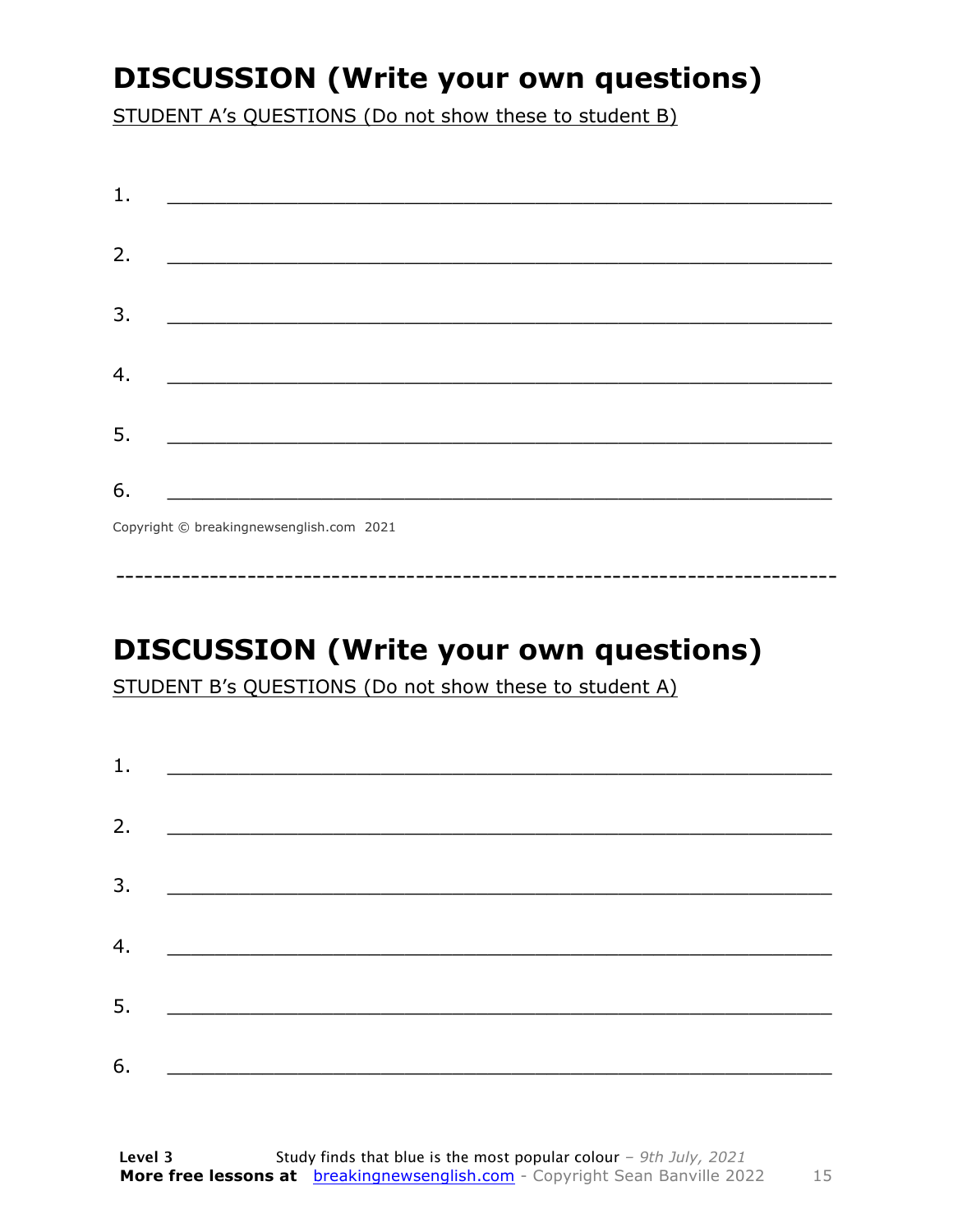### **LANGUAGE - CLOZE**

From https://breakingnewsenglish.com/2206/220609-the-colour-blue.html

Everyone has a favourite colour. We  $(1)$  to stick with just one colour throughout our lives. A new study has found that the most (2) \_\_\_\_ favourite colour is blue. The BBC in the U.K. looked at how and why people like one colour  $(3)$ than another. There were two main findings in the research. One was that a majority (4) \_\_\_\_\_ people around the world like the colour blue most. The other finding was that people change the colours they like as they get older. The researchers said our experiences in life change (5) way we feel about colour. In particular, people often like darker colours as they get older. The studies showed that dark yellowish-brown was the world's  $(6)$  \_\_\_\_ liked colour.

The BBC looked (7) \_\_\_\_\_ studies from two universities in the USA. They said blue has been a favourite since research began (8) \_\_\_\_ colour in the 1800s. The researchers said most people's experiences of blue are positive. Many colours in nature that we love (9) \_\_\_\_ blue, especially a blue sky, the sea and many flowers. A blue sky is enough to make many people very happy. The researchers say one of the only negative associations (10) \_\_\_\_ blue was in the English language. In English, people say they "have the  $(11)$  \_\_\_\_ " or are "feeling blue," meaning they are sad. One factor in choosing a favourite colour was a sports team. Many people like the colour the team they support plays  $(12)$ .

#### **Put the correct words from the table below in the above article.**

| 1.  | (a) | lend     | (b) | mend    | (c) | fend     | (d) | tend   |
|-----|-----|----------|-----|---------|-----|----------|-----|--------|
| 2.  | (a) | commoner | (b) | commons | (c) | commonly | (d) | common |
| 3.  | (a) | much     | (b) | more    | (c) | many     | (d) | most   |
| 4.  | (a) | on       | (b) | at      | (c) | оf       | (d) | to     |
| 5.  | (a) | the      | (b) | how     | (c) | SO.      | (d) | on     |
| 6.  | (a) | least    | (b) | last    | (c) | lost     | (d) | lest   |
| 7.  | (a) | as to    | (b) | onto    | (c) | unto     | (d) | into   |
| 8.  | (a) | on       | (b) | at      | (c) | in       | (d) | of     |
| 9.  | (a) | be       | (b) | are     | (c) | was      | (d) | being  |
| 10. | (a) | to       | (b) | at      | (c) | with     | (d) | by     |
| 11. | (a) | blue     | (b) | bluish  | (c) | blues    | (d) | bluey  |
| 12. | (a) | on       | (b) | in      | (c) | over     | (d) | under  |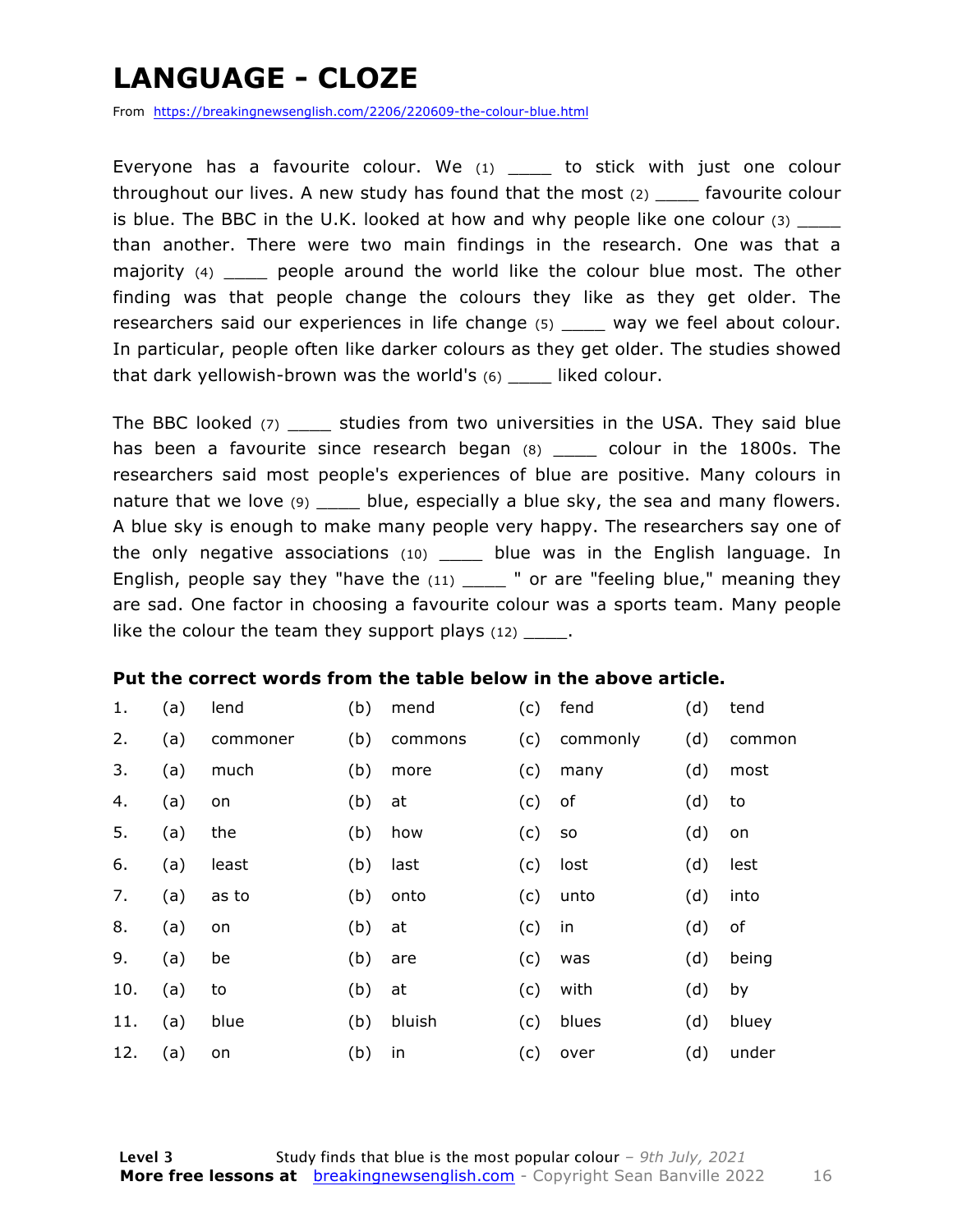### **SPELLING**

From https://breakingnewsenglish.com/2206/220609-the-colour-blue.html

#### **Paragraph 1**

- 1. We tend to stick with just one uolorc
- 2. There were two main nidginsf
- 3. a motarjiy of people
- 4. our cernsexieep in life change
- 5. In pcrlauiart, people often like darker colours
- 6. dark ywloleihs-brown

#### **Paragraph 2**

- 7. since hresrcae began
- 8. yieallpsec a blue sky
- 9. A blue sky is uenhog
- 10. vnageeit associations
- 11. "have the blues" or are "elgfnei blue"
- 12. the team they usrppto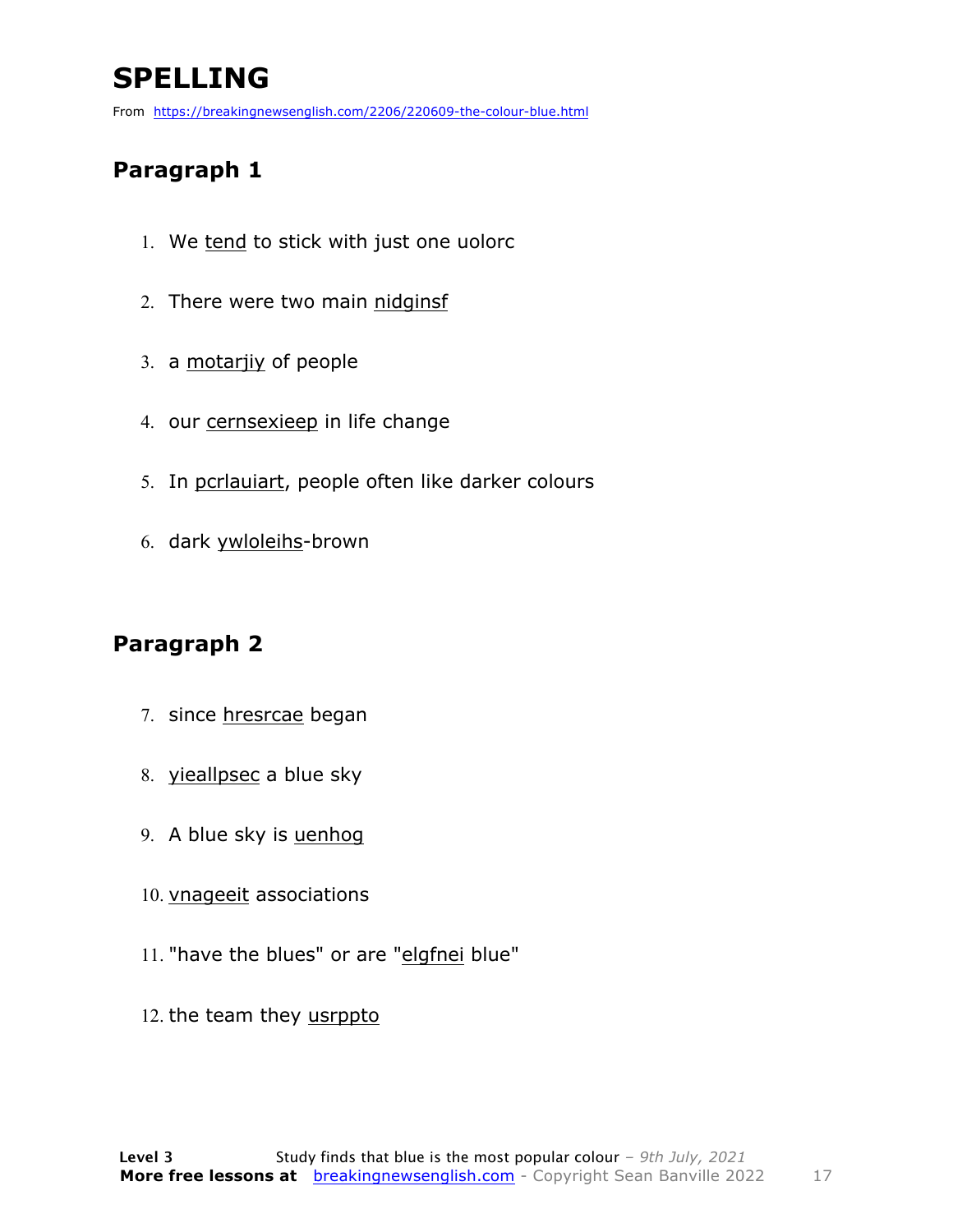### **PUT THE TEXT BACK TOGETHER**

From https://breakingnewsenglish.com/2206/220609-the-colour-blue.html

#### **Number these lines in the correct order.**

- ( ) of people around the world like the colour blue most. The other finding was that people change
- ( ) began on colour in the 1800s. The researchers said most people's experiences of blue are
- ( ) older. The studies showed that dark yellowish-brown was the world's least liked colour.
- $($ ) life change the way we feel about colour. In particular, people often like darker colours as they get
- ( ) blues" or are "feeling blue," meaning they are sad. One factor in choosing a favourite colour was
- ( ) a sports team. Many people like the colour the team they support plays in.
- ( ) found that the most common favourite colour is blue. The BBC in the U.K. looked at how and
- ( ) sky is enough to make many people very happy. The researchers say one of the only negative
- ( ) why people like one colour more than another. There were two main findings in the research. One was that a majority
- ( *1* ) Everyone has a favourite colour. We tend to stick with just one colour throughout our lives. A new study has
- ( ) the colours they like as they get older. The researchers said our experiences in
- ( ) positive. Many colours in nature that we love are blue, especially a blue sky, the sea and many flowers. A blue
- ( ) The BBC looked into studies from two universities in the USA. They said blue has been a favourite since research
- ( ) associations with blue was in the English language. In English, people say they "have the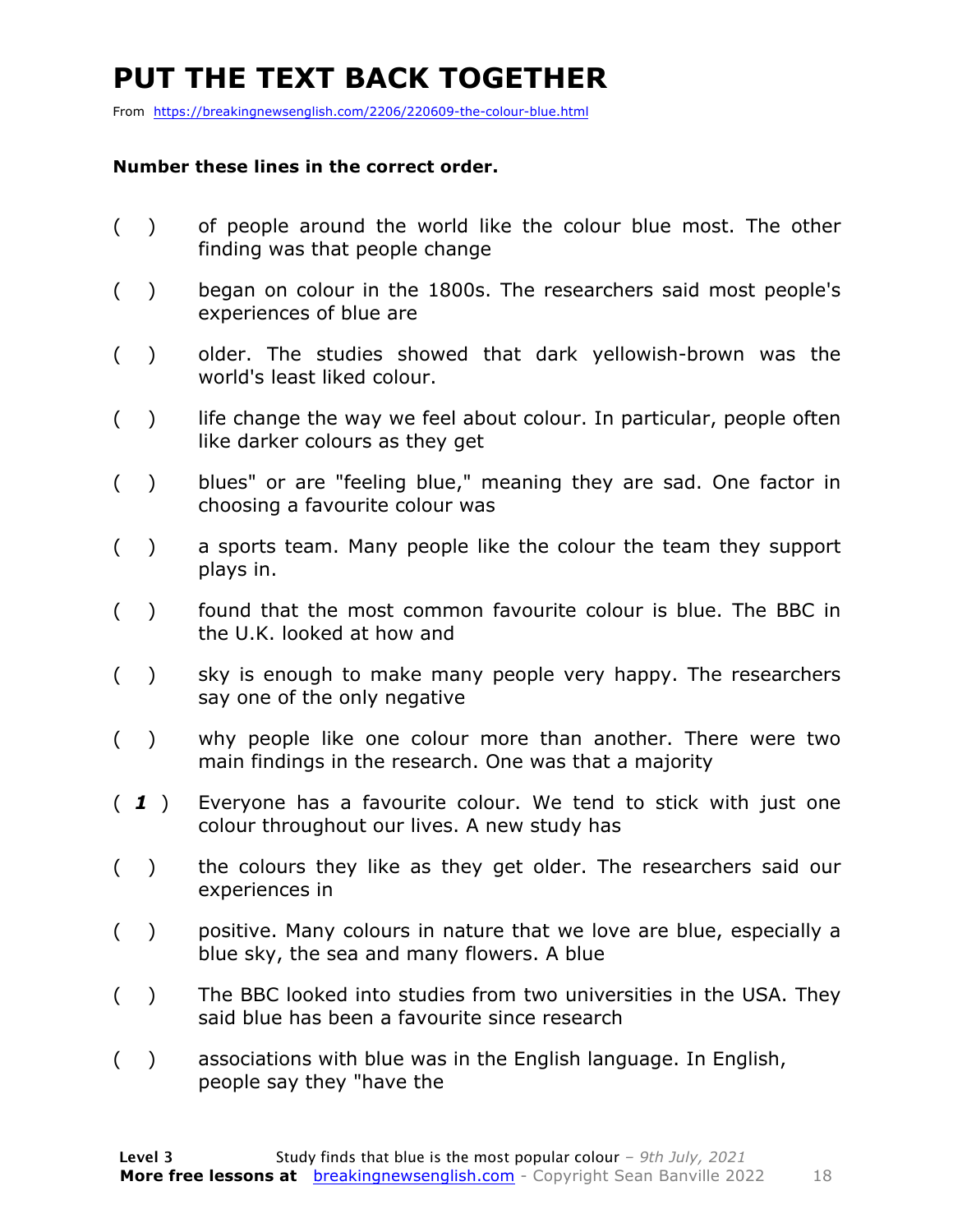#### **PUT THE WORDS IN THE RIGHT ORDER**

From https://breakingnewsenglish.com/2206/220609-the-colour-blue.html

1. tend to just We colour . with stick one

2. more than one people colour Why like another .

3. other that finding was people The change .

4. feel the about we Experiences colour . change way

5. get older . People as colours they darker like

6. BBC two universities . into looked from The studies

7. colour Since in 1800s . began research the on

8. colours love nature we are in blue . Many

9. happy . enough skies Blue make people to are

10. colour . factor a choosing in favourite One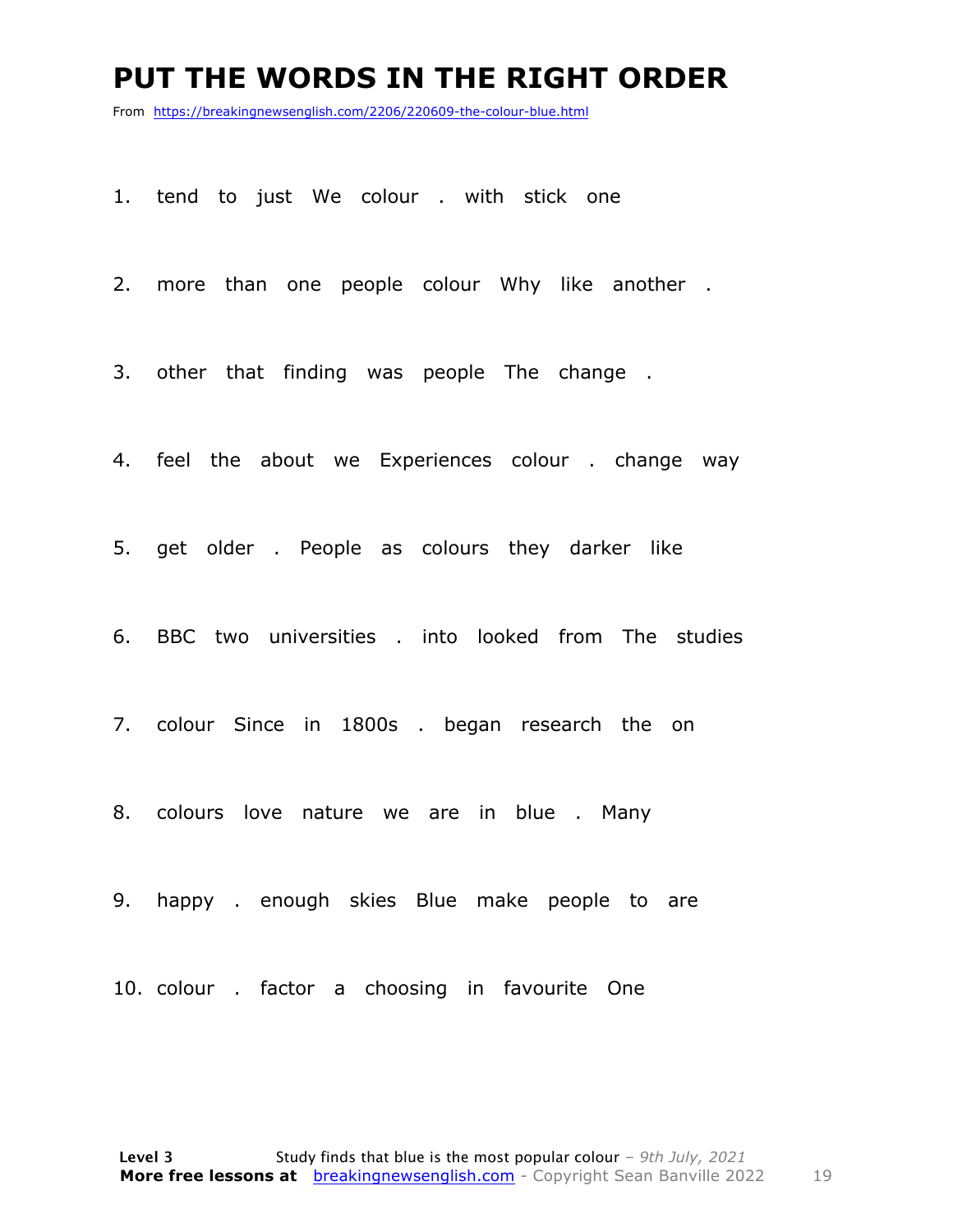### **CIRCLE THE CORRECT WORD (20 PAIRS)**

From https://breakingnewsenglish.com/2206/220609-the-colour-blue.html

Everyone has a favourite colour. We *tend / mend* to stick with just one colour throughout our lives. A new study has found that the most *commonly / common* favourite colour is blue. The BBC in the U.K. looked at *what / how* and why people like one colour more than *other / another*. There were two main findings in the research. One was that a majority *of / to* people around the world like the colour blue *must / most*. The other finding was that people change the colours they like as they get *oldest / older*. The researchers said our experiences in life *change / chance* the way we feel about colour. In particular, people often like darker colours *as / was* they get older. The studies showed that dark yellowish-brown was the world's *least / lost* liked colour.

The BBC looked *onto / into* studies from two universities in the USA. They said blue has been a favourite *since / from* research began on colour *on / in* the 1800s. The researchers said most people's experiences of blue *be / are* positive. Many colours in nature that we *love / lovely* are blue, especially a blue sky, the sea and many flowers. A blue sky is *plenty / enough* to make many people very happy. The researchers say one of the only negative associations with blue was *on / in* the English language. In English, people say they "have the *blues / blue*" or are "feeling blue," meaning they are *sad / sadly*. One factor in choosing a favourite colour was a sports team. Many people like the colour the team they support plays *in / on*.

#### **Talk about the connection between each pair of words in italics, and why the correct word is correct.**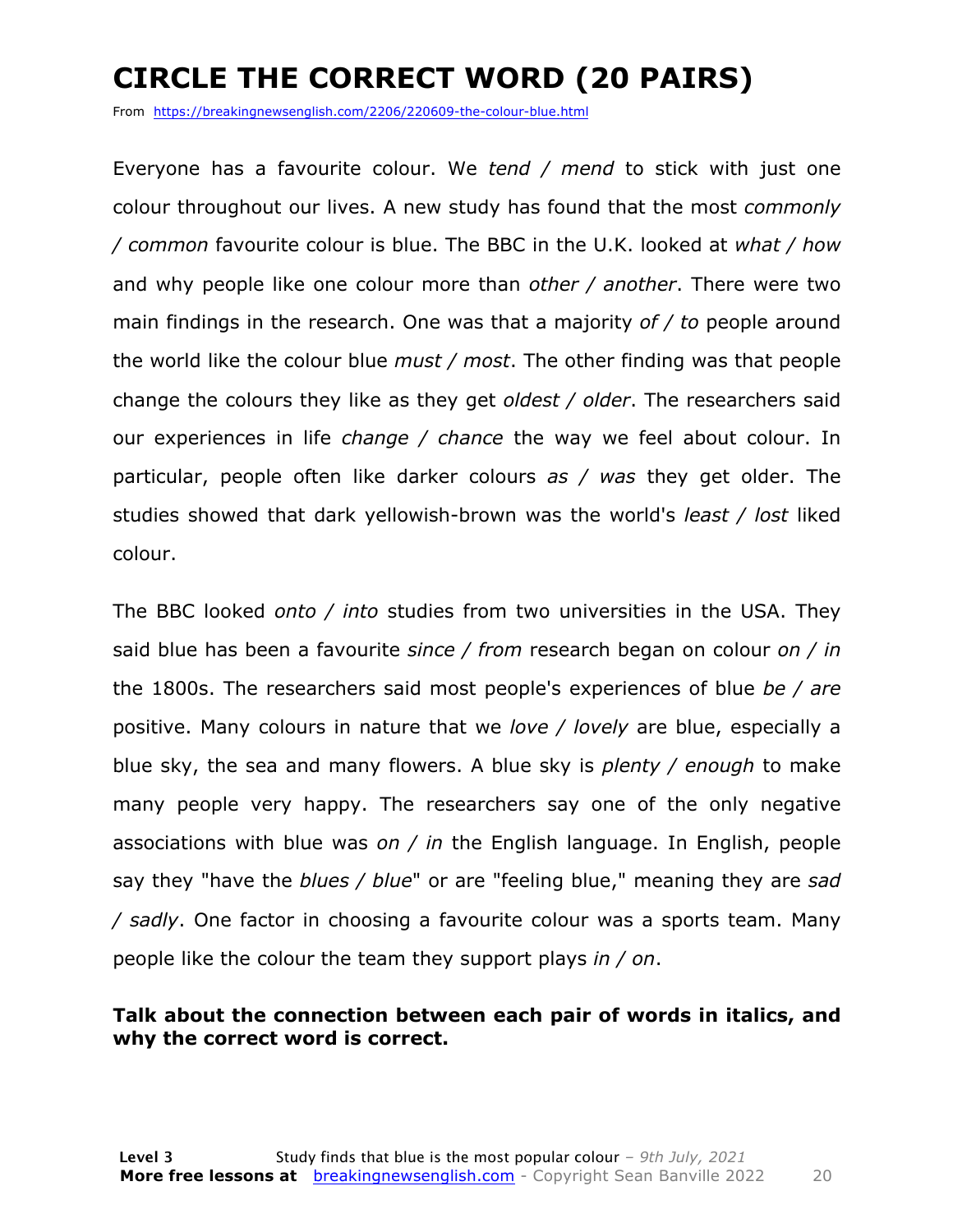### **INSERT THE VOWELS (a, e, i, o, u)**

From https://breakingnewsenglish.com/2206/220609-the-colour-blue.html

 $v_r$ ry\_n\_ h\_s \_ f\_v\_\_r\_t\_ c\_l\_\_r. W\_ t\_nd t\_ st\_ck  $w_th$  j\_st \_n\_ c\_l\_\_r thr\_\_gh\_\_t \_\_r l\_v\_s. \_ n\_w  $st_dy$  h\_s  $f_{-}nd$  th\_t th\_ m\_st c\_mm\_n  $f_v_{-}r_t$  $c_l$ <sub>\_\_</sub>r \_s bl\_\_. Th\_ BBC \_n th\_ \_.K. l\_\_k\_d \_t h\_w  $\_nd$  why  $p\_pl\_$   $l\_k\_$   $\_n\_$   $c\_l\_r$   $m\_r\_$  th $\_n\_$   $n\_th\_r$ .  $Th_r$   $w_r$  tw  $m_n$   $n$  find ngs in the ristrich. In  $w$ <sub>\_</sub>s th\_t \_ m\_j\_r\_ty \_f p\_\_pl\_ \_r\_\_nd th\_ w\_rld l\_k\_ th\_ c\_l\_\_r bl\_\_ m\_st. Th\_ \_th\_r f\_nd\_ng w\_s th\_t  $p_{p}$ |p| ch\_ng| th| c\_l\_\_rs th\_y l\_k\_ \_s th\_y g\_t  $\lfloor d\rfloor$ r. Th $\lfloor r\rfloor$ s $\lfloor r\rfloor$ rch $\lfloor rs\rfloor$ s $\lfloor d\rfloor$   $\lfloor r\rfloor$   $\lfloor xp\rfloor$ r $\lfloor nc\rfloor$ s  $\lfloor n\rfloor$   $\lfloor f\rfloor$  $ch_ng_t$  th  $w_y$   $w_t$   $f_t$   $b_t$   $c_t$   $c_t$   $r$ .  $n$   $p_t$   $r$  $p_{-p}$  $p_{-p}$   $ft_{n}$   $l_{-k}$   $d_{-r}$  $k_{-r}$   $c_{-l_{-r}}$   $rs$   $st_{-s}$   $th_{-y}$   $g_{-t}$   $-d_{-r}$ .  $Th$   $st$ <sub>-</sub> $d$ <sub>-</sub>s  $sh$ <sub>-</sub> $w$ <sub>-</sub> $d$  th<sub>-</sub>t  $d$ <sub>-</sub> $rk$   $y$ <sub>-</sub> $ll$ <sub>-</sub> $w$ <sub>-</sub> $sh$ - $br$ <sub>-</sub> $wn$   $w$ <sub>-</sub> $s$  th<sub>-</sub> w\_rld's l\_\_st l\_k\_d c\_l\_\_r.

 $Th_$  BBC  $l_-\kappa_d$   $nt_$  st\_d\_\_s  $fr_m$  tw\_ \_n\_v\_rs\_t\_\_s  $\_n$  th $\_$   $\_S$  $\_$ . Th $\_y$  s $\_d$  bl $\_$  h $\_s$  b $\_n$   $\_$  f $\_v$  $\_r\_t$  $s_n c$  r\_s\_\_rch  $b_g n$  n c\_l\_\_r \_n th\_ 1800s. Th\_  $r_s$ \_rch\_rs s\_\_d m\_st p\_\_pl\_'s \_xp\_r\_\_nc\_s \_f bl\_\_ \_r\_  $p_s_t_v_v$ . M\_ny c\_I\_\_rs \_n n\_t\_r\_ th\_t w\_ I\_v\_ \_r\_  $bl_{--}$ ,  $sp_{-}c_{--}lly$   $= bl_{--}$  sky, th $_s = s_{--}$  nd m\_ny  $fl_w$ rs.  $_$  bl $_$  sky  $_$ s  $_n$ \_gh t $_$  m $_k$  m $_n$ y p $_$ v\_ry h\_ppy. Th\_ r\_s\_\_rch\_rs s\_y \_n\_ \_f th\_ \_nly  $n_g_t_v - s_s_c_t_t_n$  ns w\_th bl\_\_ w\_s \_n th\_ \_ngl\_sh  $l_n = g_1, \quad n = ng_1, \quad p_n = p_2, \quad s_1, \quad t_2, \quad t_3, \quad t_4, \quad t_5, \quad t_6, \quad t_7, \quad t_8, \quad t_9, \quad t_1, \quad t_2, \quad t_3, \quad t_4, \quad t_6, \quad t_7, \quad t_7, \quad t_8, \quad t_9, \quad t_9, \quad t_1, \quad t_2, \quad t_3, \quad t_4, \quad t_6, \quad t_7, \quad t_7, \quad t_8, \quad t_9, \quad t_9, \quad t_9, \quad t_1, \quad t_2, \quad t$  $bl\_s"$  \_r \_r\_ "f\_\_l\_ng  $bl_{--}$ ," m\_\_n\_ng th\_y \_r\_ s\_d.  $n_$  f\_ct\_r \_n ch\_\_s\_ng \_ f\_v\_\_r\_t\_ c\_l\_\_r w\_s \_  $sp_{1}$ rts t\_m. M\_ny p\_\_pl\_ l\_k\_ th\_ c\_l\_\_r th\_ t\_\_m  $th_y$  s\_pp\_rt pl\_ys \_n.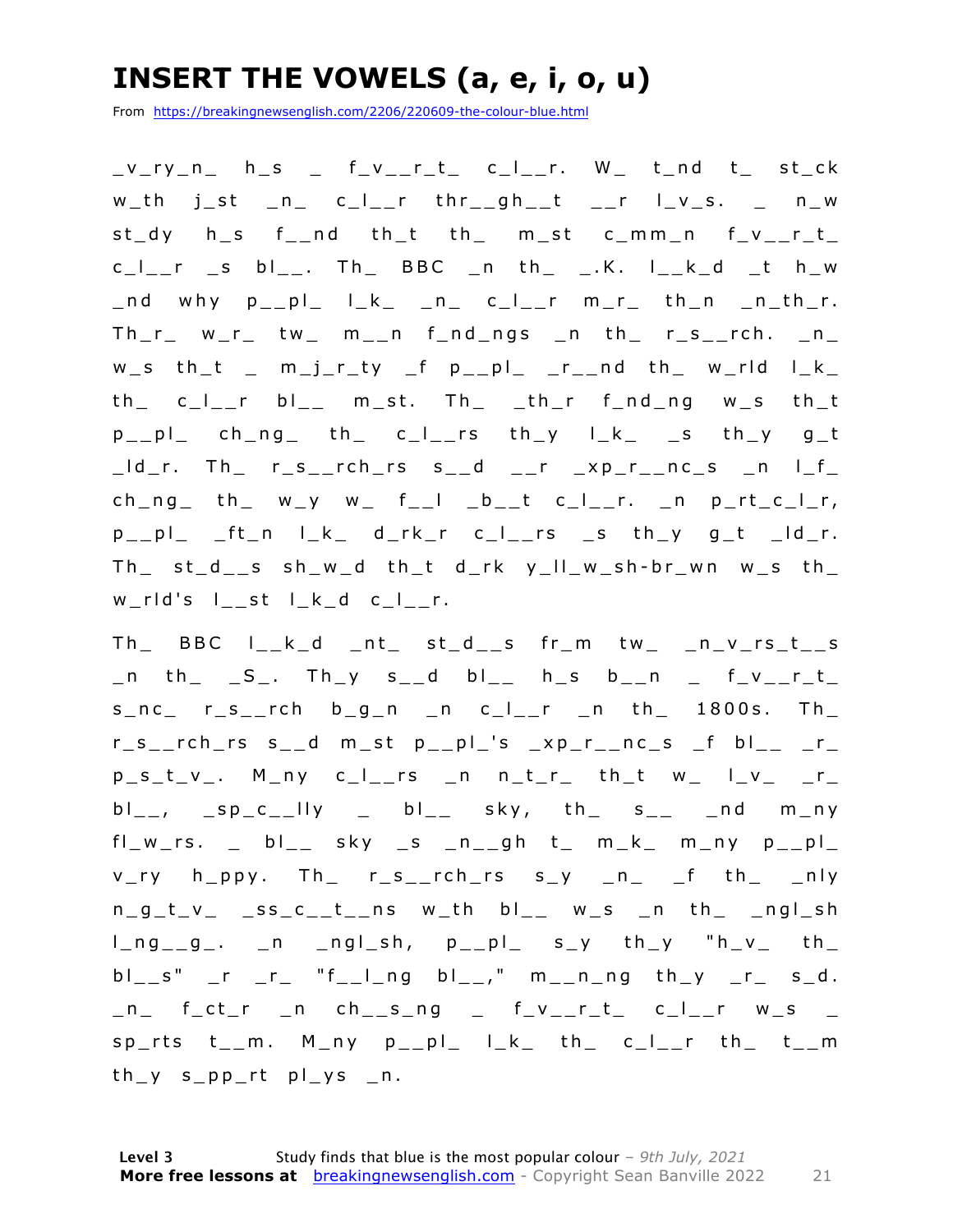#### **PUNCTUATE THE TEXT AND ADD CAPITALS**

From https://breakingnewsenglish.com/2206/220609-the-colour-blue.html

everyone has a favourite colour we tend to stick with just one colour throughout our lives a new study has found that the most common favourite colour is blue the bbc in the uk looked at how and why people like one colour more than another there were two main findings in the research one was that a majority of people around the world like the colour blue most the other finding was that people change the colours they like as they get older the researchers said our experiences in life change the way we feel about colour in particular people often like darker colours as they get older the studies showed that dark yellowishbrown was the worlds least liked colour

the bbc looked into studies from two universities in the usa they said blue has been a favourite since research began on colour in the 1800s the researchers said most peoples experiences of blue are positive many colours in nature that we love are blue especially a blue sky the sea and many flowers a blue sky is enough to make many people very happy the researchers say one of the only negative associations with blue was in the english language in english people say they have the blues or are feeling blue meaning they are sad one factor in choosing a favourite colour was a sports team many people like the colour the team they support plays in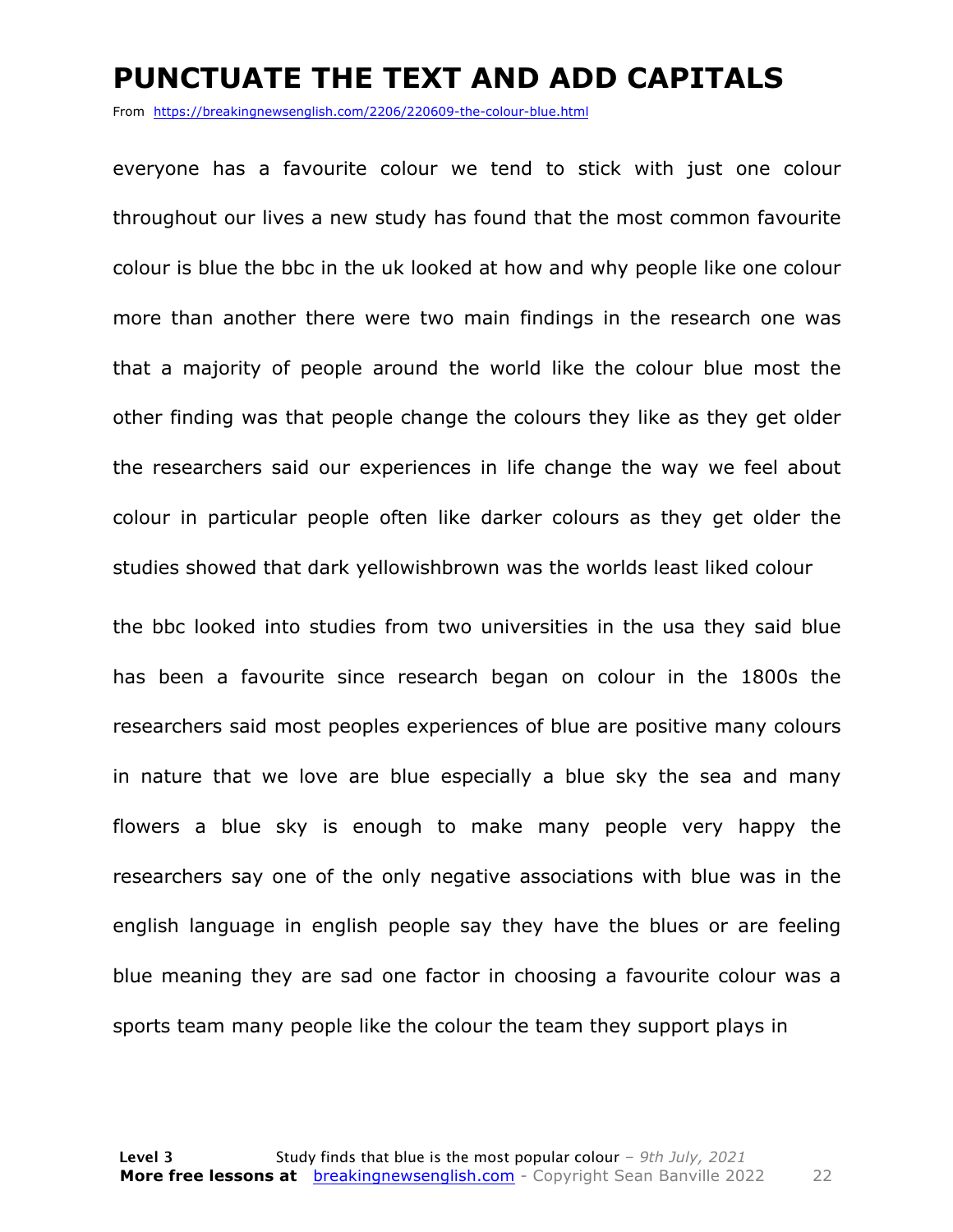### **PUT A SLASH ( / ) WHERE THE SPACES ARE**

From https://breakingnewsenglish.com/2206/220609-the-colour-blue.html

Everyonehasafavouritecolour.Wetendtostickwithjustonecolourthro ughoutourlives.Anewstudyhasfoundthatthemostcommonfavouritec olourisblue.TheBBCintheU.K.lookedathowandwhypeoplelikeonecol ourmorethananother.Thereweretwomainfindingsintheresearch.On ewasthatamajorityofpeoplearoundtheworldlikethecolourbluemost. Theotherfindingwasthatpeoplechangethecolourstheylikeastheyget older.Theresearcherssaidourexperiencesinlifechangethewaywefeel aboutcolour.Inparticular,peopleoftenlikedarkercoloursastheygetold er.Thestudiesshowedthatdarkyellowish-brownwastheworld'sleast likedcolour.TheBBClookedintostudiesfromtwouniversitiesintheUSA. Theysaidbluehasbeenafavouritesinceresearchbeganoncolourinthe1 800s.Theresearcherssaidmostpeople'sexperiencesofbluearepositiv e.Manycoloursinnaturethatweloveareblue,especiallyabluesky,thes eaandmanyflowers.Ablueskyisenoughtomakemanypeopleveryhapp y.Theresearcherssayoneoftheonlynegativeassociationswithbluewa sintheEnglishlanguage.InEnglish,peoplesaythey"havetheblues"ora re"feelingblue,"meaningtheyaresad.Onefactorinchoosingafavourite colourwasasportsteam.Manypeoplelikethecolourtheteamtheysupp ortplaysin.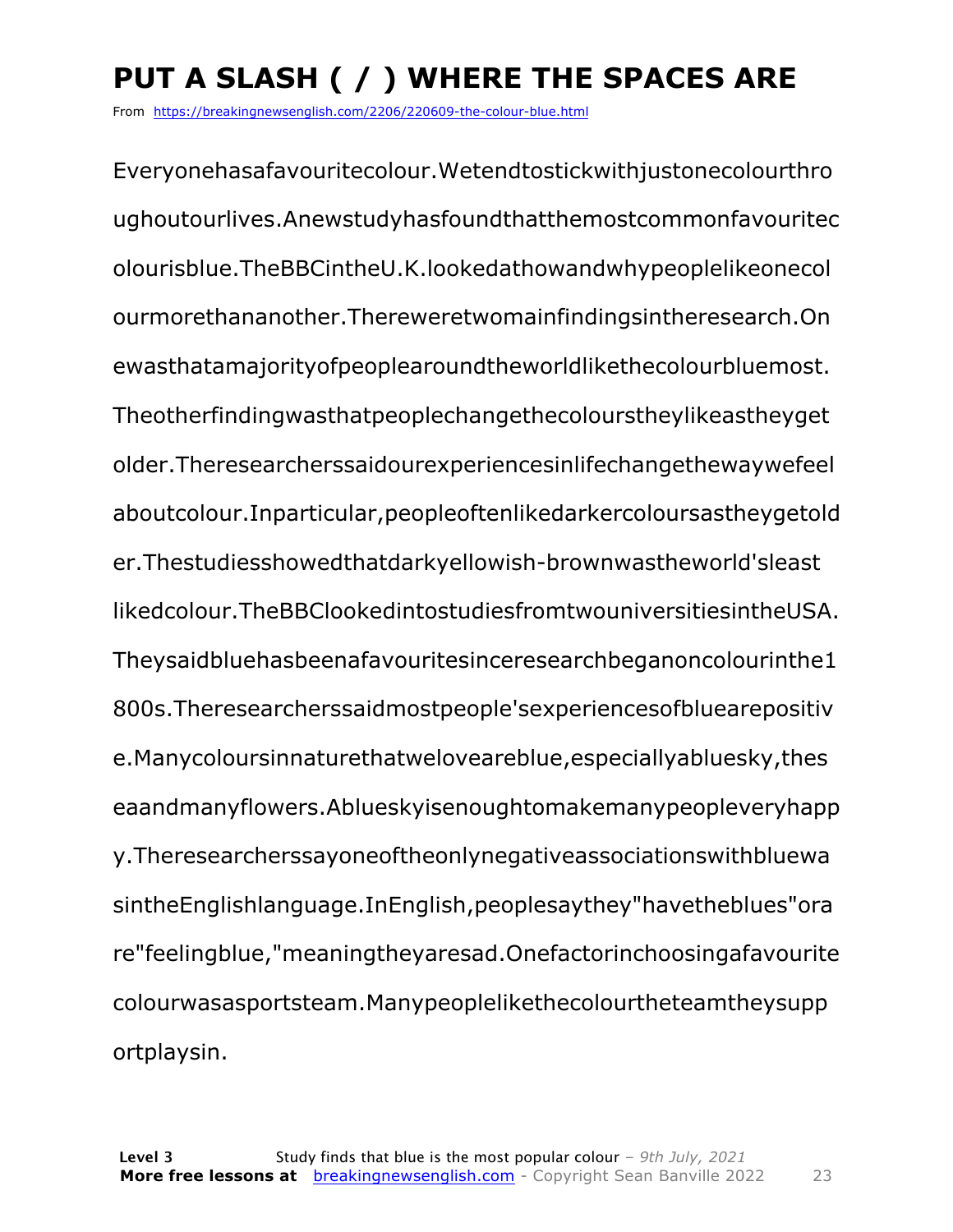### **FREE WRITING**

From https://breakingnewsenglish.com/2206/220609-the-colour-blue.html

Write about the colour blue for 10 minutes. Comment on your partner's paper.

|  |  |  | ____                     |
|--|--|--|--------------------------|
|  |  |  |                          |
|  |  |  | $\overline{\phantom{0}}$ |
|  |  |  |                          |
|  |  |  |                          |
|  |  |  |                          |
|  |  |  |                          |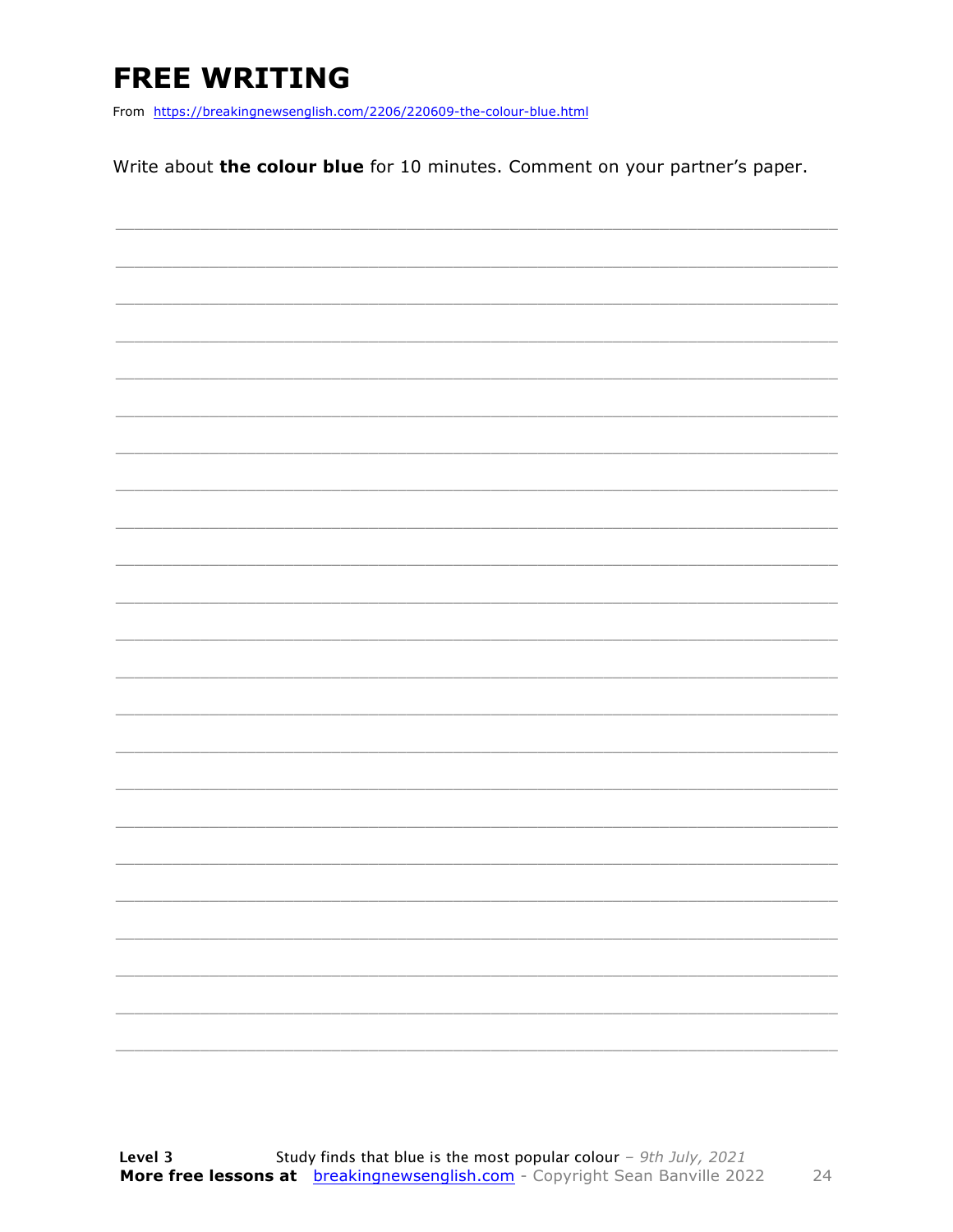### **ACADEMIC WRITING**

From https://breakingnewsenglish.com/2206/220609-the-colour-blue.html

Blue is the best colour. Discuss.

25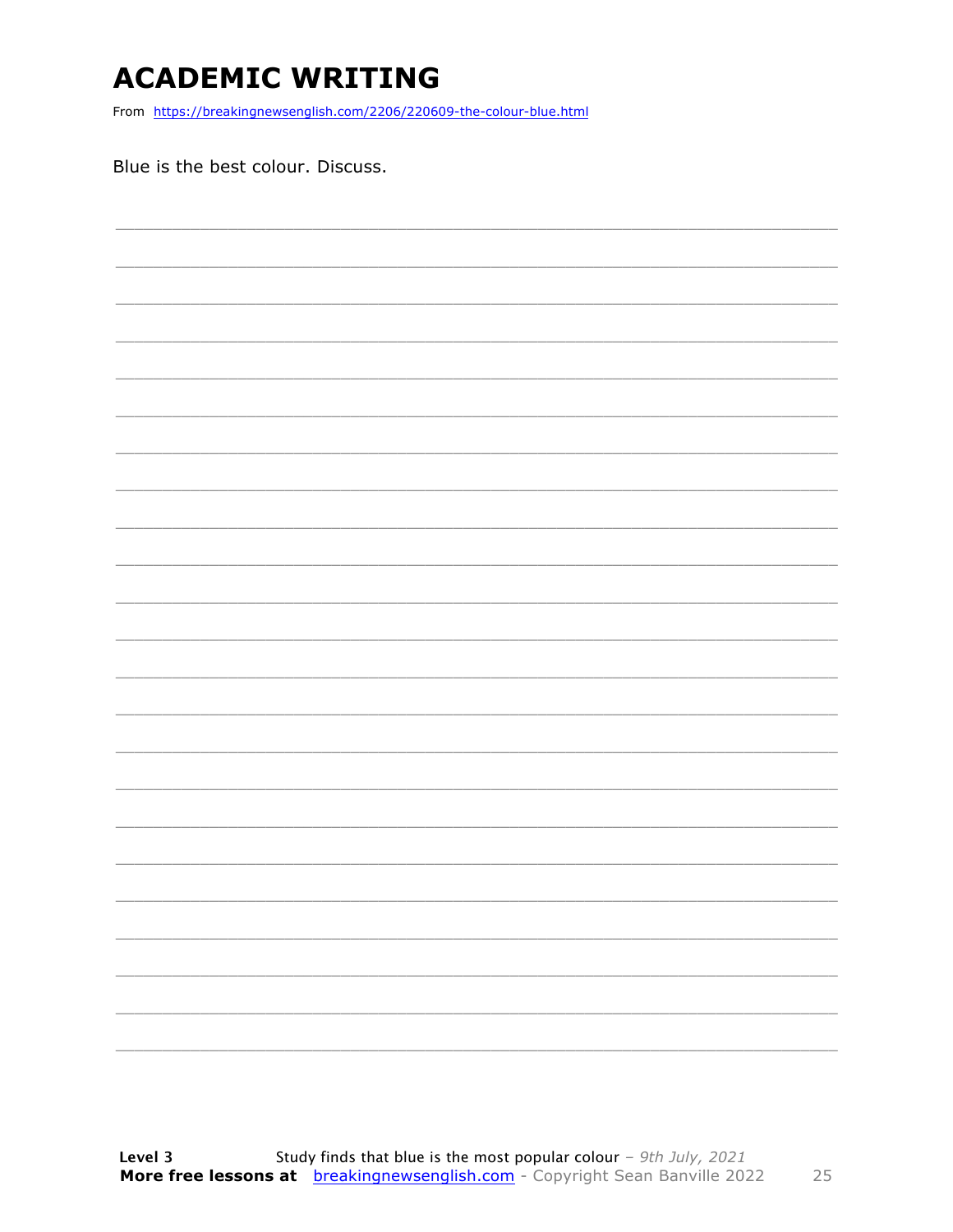### **HOMEWORK**

**1. VOCABULARY EXTENSION:** Choose several of the words from the text. Use a dictionary or Google's search field (or another search engine) to build up more associations / collocations of each word.

**2. INTERNET:** Search the Internet and find out more about this news story. Share what you discover with your partner(s) in the next lesson.

**3. THE COLOUR BLUE:** Make a poster about the colour blue. Show your work to your classmates in the next lesson. Did you all have similar things?

**4. NATIONAL COLOUR:** Write a magazine article about all countries having an official national colour. Include imaginary interviews with people who are for and against this.

Read what you wrote to your classmates in the next lesson. Write down any new words and expressions you hear from your partner(s).

**5. WHAT HAPPENED NEXT?** Write a newspaper article about the next stage in this news story. Read what you wrote to your classmates in the next lesson. Give each other feedback on your articles.

**6. LETTER:** Write a letter to an expert on the colour blue. Ask him/her three questions about it. Give him/her three of your opinions on the colour blue. Read your letter to your partner(s) in your next lesson. Your partner(s) will answer your questions.